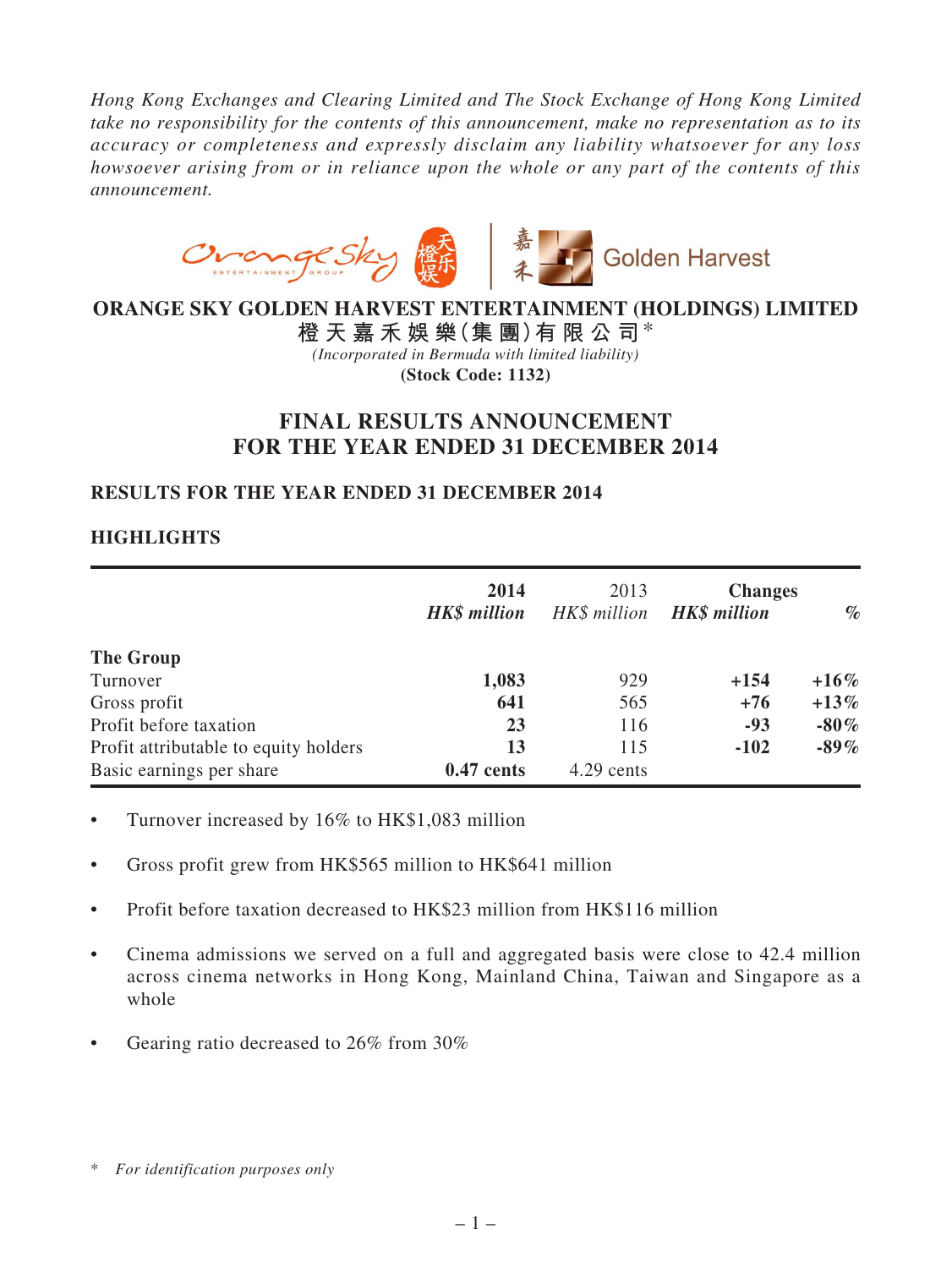## **RESULTS**

The Board (the "Board") of directors (the "Directors" and each a "Director") of Orange Sky Golden Harvest Entertainment (Holdings) Limited (the "Company") is pleased to announce the consolidated results of the Company and its subsidiaries (together, the "Group") for the year ended 31 December 2014 together with the comparative figures. The consolidated results have been reviewed by the auditors and the audit committee of the Company (the "Audit Committee") and the figures have been compared by the Company's auditors, KPMG, Certified Public Accountants, to the amounts set out in the Group's consolidated financial statements for the year and the amounts were found to be in agreement.

## **CONSOLIDATED INCOME STATEMENT**

*For the year ended 31 December 2014*

|                                                                                                                                                                                           | <b>Note</b>    | 2014<br><b>HK\$'000</b>                                         | 2013<br>HK\$'000                                                   |
|-------------------------------------------------------------------------------------------------------------------------------------------------------------------------------------------|----------------|-----------------------------------------------------------------|--------------------------------------------------------------------|
| <b>Turnover</b>                                                                                                                                                                           | $\mathfrak{Z}$ | 1,082,791                                                       | 929,334                                                            |
| Cost of sales                                                                                                                                                                             |                | (441, 837)                                                      | (364,740)                                                          |
| Gross profit                                                                                                                                                                              |                | 640,954                                                         | 564,594                                                            |
| Other revenue<br>Other net (loss)/income<br>Selling and distribution costs<br>General and administrative expenses<br>Other operating expenses<br>Valuation gains on investment properties |                | 75,903<br>(4,043)<br>(619, 284)<br>(104, 019)<br>(167)<br>2,700 | 42,097<br>24,410<br>(502, 205)<br>(100, 543)<br>(7, 741)<br>51,492 |
| (Loss)/profit from operations                                                                                                                                                             |                | (7,956)                                                         | 72,104                                                             |
| Finance costs<br>Share of profits of joint ventures<br>Share of profits/(losses) of associates                                                                                            | 5(a)           | (44, 717)<br>74,374<br>1,427                                    | (47,378)<br>91,947<br>(266)                                        |
| Profit before taxation                                                                                                                                                                    | 5              | 23,128                                                          | 116,407                                                            |
| Income tax                                                                                                                                                                                | 6              | (9, 467)                                                        | (1,230)                                                            |
| Profit for the year                                                                                                                                                                       |                | 13,661                                                          | 115,177                                                            |
| <b>Attributable to:</b><br>Equity holders of the Company<br>Non-controlling interests<br>Profit for the year                                                                              |                | 12,731<br>930<br>13,661                                         | 114,986<br>191<br>115,177                                          |
|                                                                                                                                                                                           |                |                                                                 |                                                                    |
| <b>Earnings per share</b>                                                                                                                                                                 | $\overline{7}$ |                                                                 |                                                                    |
| <b>Basic</b>                                                                                                                                                                              |                | 0.47 cents                                                      | 4.29 cents                                                         |
| Diluted                                                                                                                                                                                   |                | $0.47$ cents                                                    | 4.29 cents                                                         |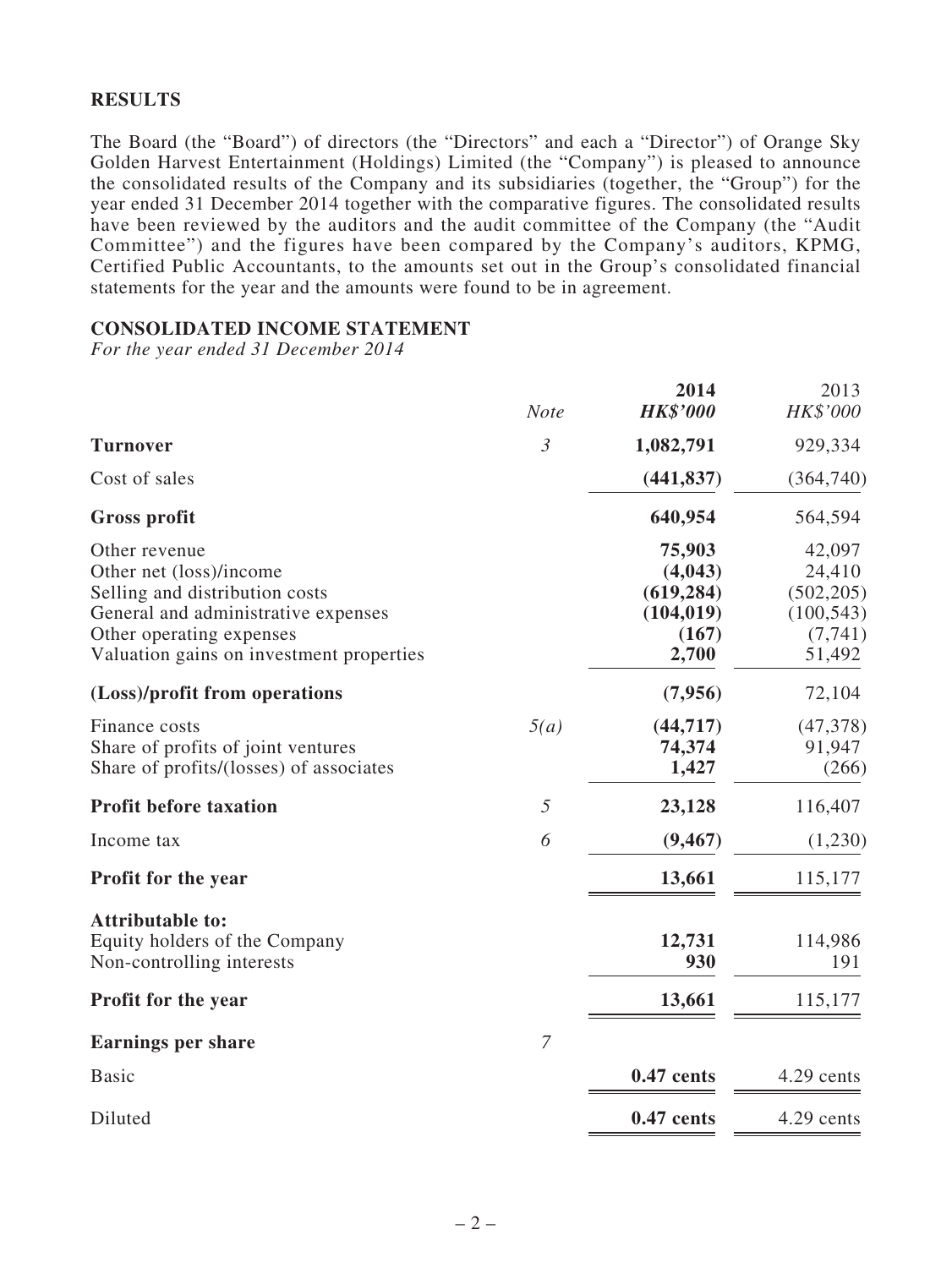# **CONSOLIDATED STATEMENT OF COMPREHENSIVE INCOME**

*For the year ended 31 December 2014*

|                                                                    | 2014<br><b>HK\$'000</b> | 2013<br>HK\$'000 |
|--------------------------------------------------------------------|-------------------------|------------------|
| <b>Profit for the year</b>                                         | 13,661                  | 115,177          |
| Other comprehensive income for the year:                           |                         |                  |
| Items that may be reclassified subsequently to<br>profit or loss:  |                         |                  |
| Exchange differences on translation of financial<br>statements of: |                         |                  |
| — overseas subsidiaries                                            | (9,040)                 | 19,092           |
| — overseas joint ventures                                          | (17, 533)               | (13, 497)        |
| — overseas associates                                              | (176)                   | 208              |
|                                                                    | (26,749)                | 5,803            |
| Total comprehensive income for the year                            | (13,088)                | 120,980          |
| Total comprehensive income attributable to:                        |                         |                  |
| Equity holders of the Company                                      | (13, 874)               | 120,578          |
| Non-controlling interests                                          | 786                     | 402              |
| Total comprehensive income for the year                            | (13,088)                | 120,980          |

*Note:* There is no tax effect relating to the above components of comprehensive income.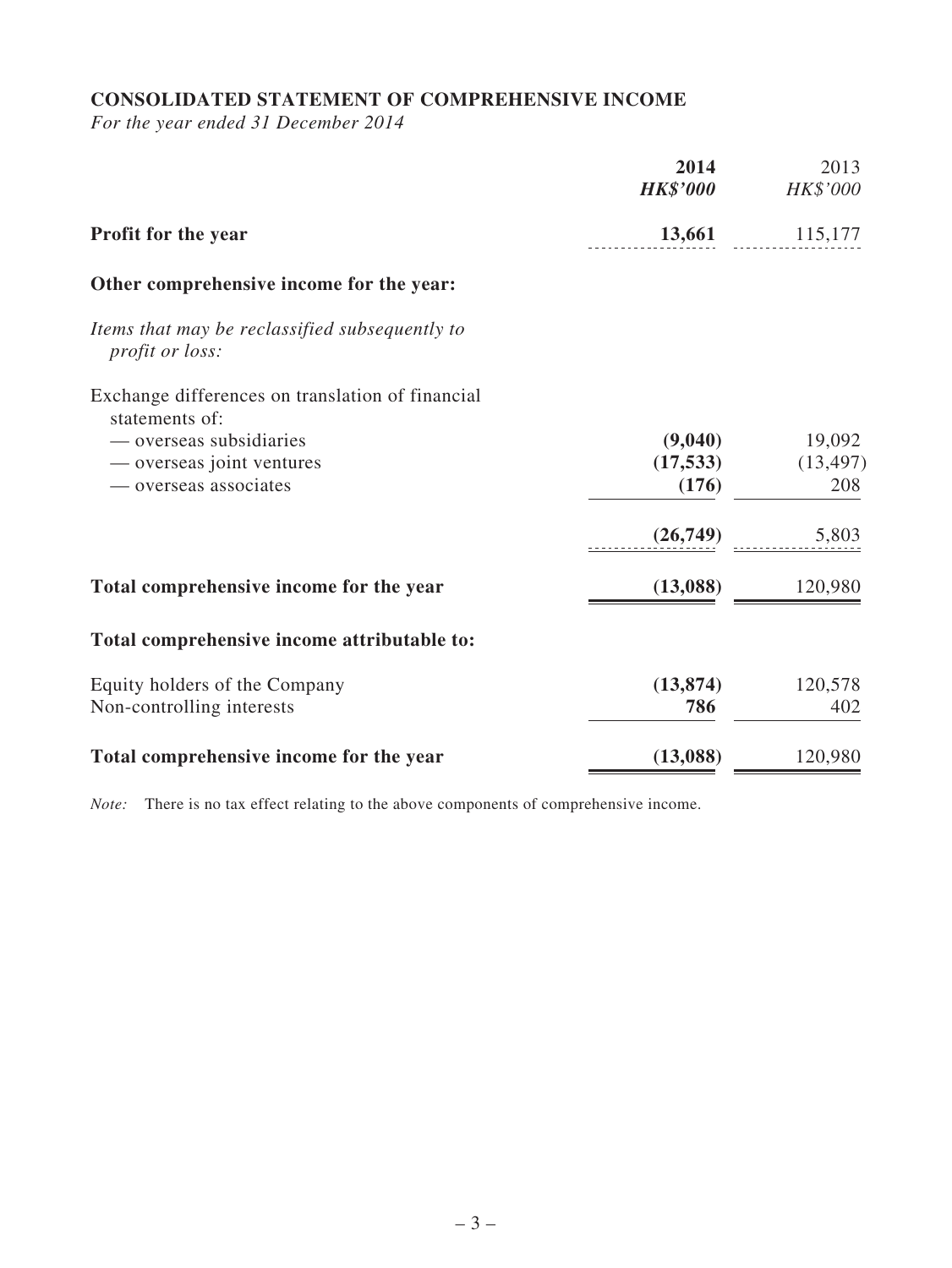# **CONSOLIDATED STATEMENT OF FINANCIAL POSITION**

*At 31 December 2014*

|                                                            | <b>Note</b> | As at<br>31 December<br>2014<br><b>HK\$'000</b> | As at<br>31 December<br>2013<br>HK\$'000 |
|------------------------------------------------------------|-------------|-------------------------------------------------|------------------------------------------|
| <b>Non-current assets</b>                                  |             |                                                 |                                          |
| Fixed assets                                               |             |                                                 |                                          |
| — Investment properties<br>— Property, plant and equipment |             | 150,488<br>1,377,940                            | 149,264<br>1,345,280                     |
|                                                            |             | 1,528,428                                       | 1,494,544                                |
| Interests in joint ventures                                |             | 243,271                                         | 344,619                                  |
| Interests in associates                                    |             | 12,415                                          | 13,713                                   |
| Other receivables, deposits and prepayments                |             | 94,928                                          | 210,662                                  |
| Club memberships                                           |             | 2,490                                           | 2,490                                    |
| Trademarks<br>Goodwill                                     |             | 80,524                                          | 79,785                                   |
| Deferred tax assets                                        |             | 73,658<br>31,782                                | 73,658<br>29,512                         |
| Pledged bank deposits                                      |             | 21,880                                          | 46,905                                   |
|                                                            |             | 2,089,376                                       | 2,295,888                                |
| <b>Current assets</b>                                      |             |                                                 |                                          |
| Inventories                                                |             | 6,513                                           | 4,977                                    |
| Film rights                                                |             | 74,289                                          | 46,741                                   |
| Trade receivables                                          | 8           | 92,027                                          | 126,586                                  |
| Other receivables, deposits and prepayments                |             | 237,211                                         | 160,532                                  |
| Pledged bank deposits                                      |             | 25,000                                          |                                          |
| Deposits and cash                                          |             | 406,488                                         | 534,536                                  |
|                                                            |             | 841,528                                         | 873,372                                  |
| <b>Current liabilities</b>                                 |             |                                                 |                                          |
| <b>Bank loans</b>                                          |             | 250,268                                         | 323,581                                  |
| Trade payables                                             | 9           | 88,794                                          | 101,137                                  |
| Other payables and accrued charges                         |             | 113,798                                         | 155,634                                  |
| Deferred revenue                                           |             | 169,198                                         | 162,758                                  |
| Obligations under finance leases                           |             | 14,552                                          | 8,988                                    |
| Taxation payable                                           |             | 12,755                                          | 9,871                                    |
|                                                            |             | 649,365                                         | 761,969                                  |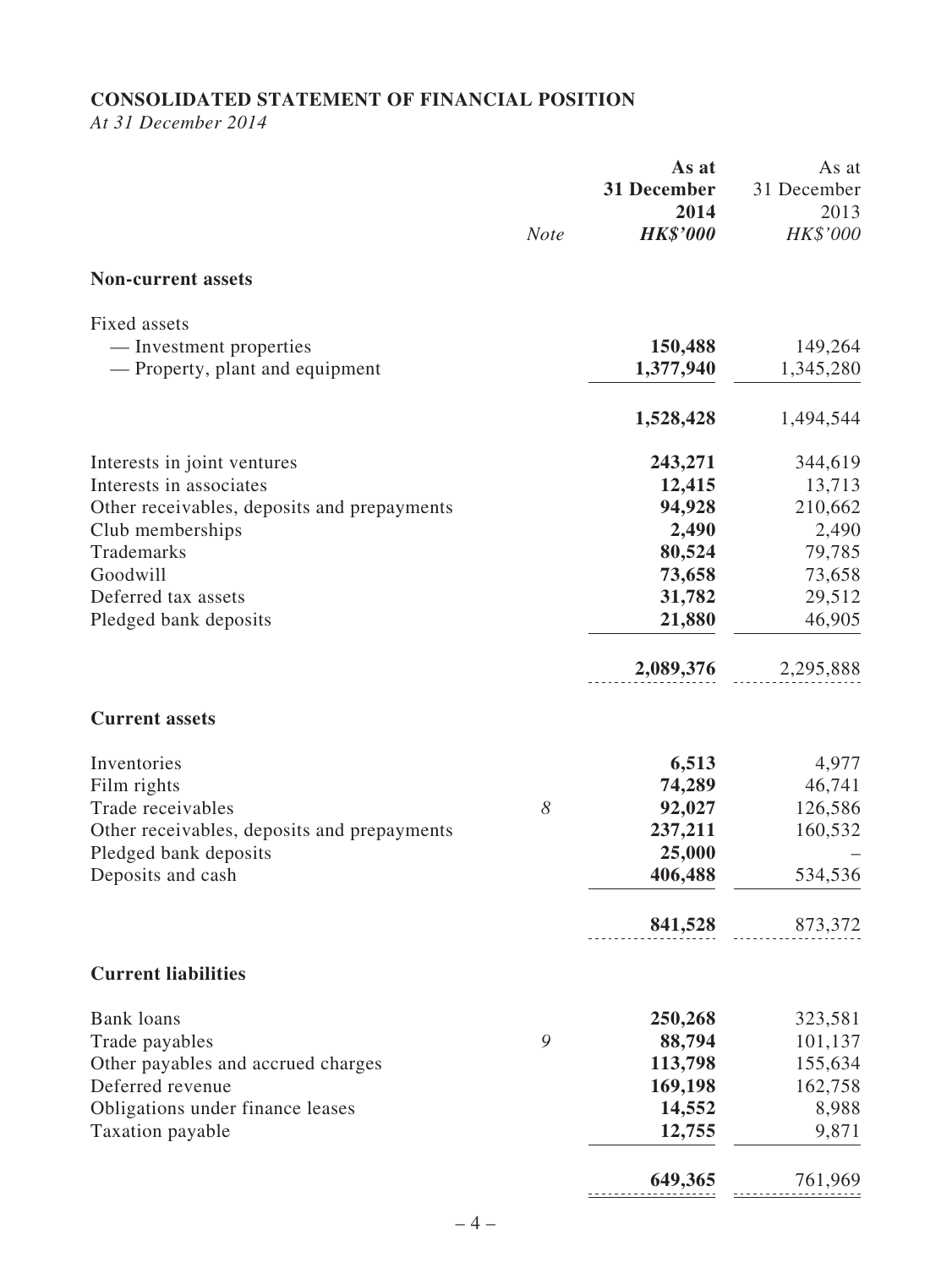|                                                               | As at           | As at       |
|---------------------------------------------------------------|-----------------|-------------|
|                                                               | 31 December     | 31 December |
|                                                               | 2014            | 2013        |
|                                                               | <b>HK\$'000</b> | HK\$'000    |
| Net current assets                                            | 192,163         | 111,403     |
| <b>Total assets less current liabilities</b>                  | 2,281,539       | 2,407,291   |
| <b>Non-current liabilities</b>                                |                 |             |
| <b>Bank</b> loans                                             | 473,991         | 611,576     |
| Obligations under finance leases                              | 16,183          | 18,045      |
| Deferred tax liabilities                                      | 10,718          | 12,338      |
|                                                               | 500,892         | 641,959     |
| <b>NET ASSETS</b>                                             | 1,780,647       | 1,765,332   |
| <b>Capital and reserves</b>                                   |                 |             |
| Share capital                                                 | 274,252         | 267,982     |
| Reserves                                                      | 1,494,948       | 1,486,689   |
| Total equity attributable to equity holders<br>of the Company | 1,769,200       | 1,754,671   |
| <b>Non-controlling interests</b>                              | 11,447          | 10,661      |
| <b>TOTAL EQUITY</b>                                           | 1,780,647       | 1,765,332   |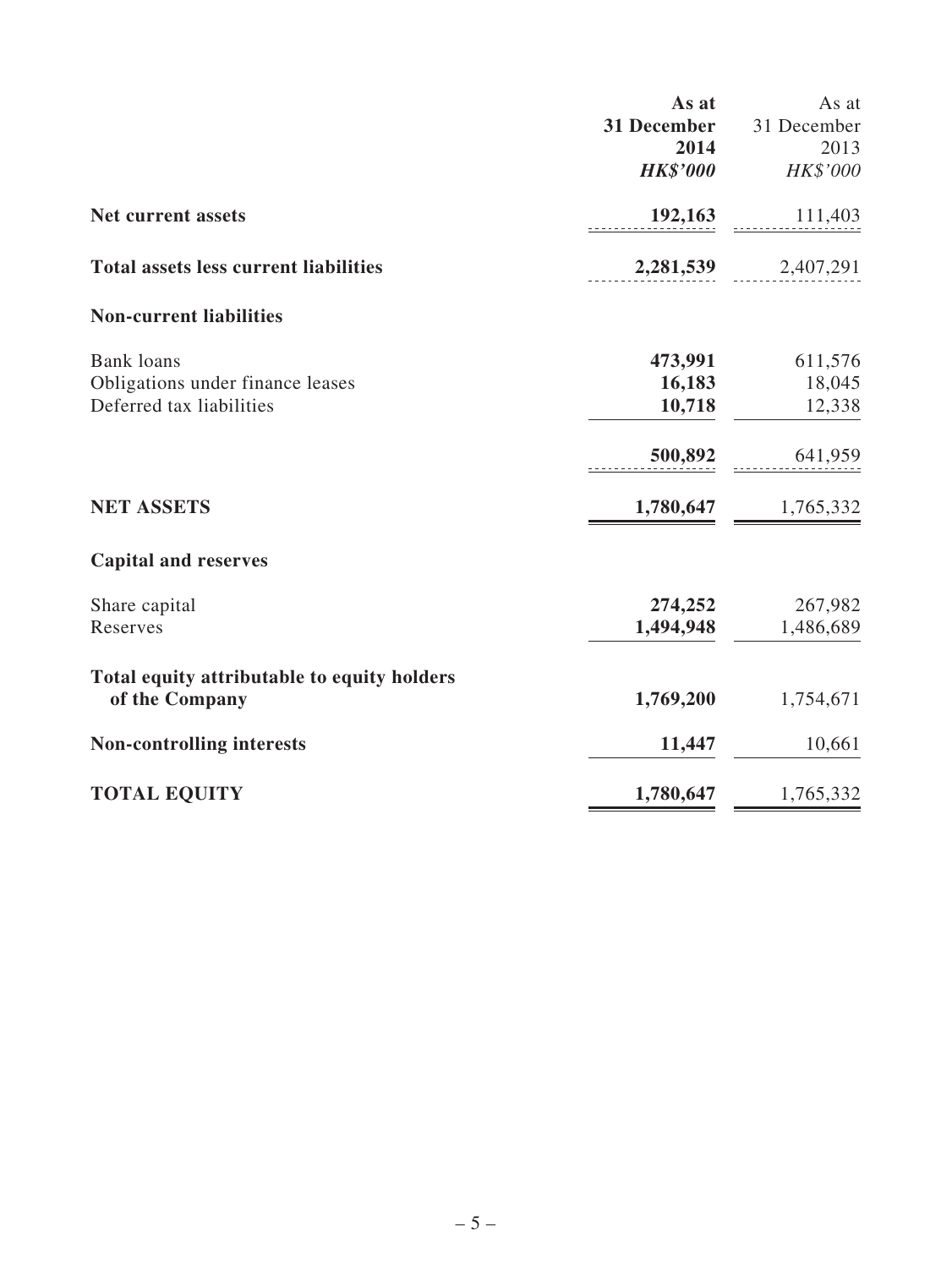# **NOTES TO THE FINANCIAL STATEMENTS**

### **1 BASIS OF PREPARATION**

The financial results set out in the announcement do not constitute the Group's statutory financial statements for the year ended 31 December 2014, but are extracted from those financial statements.

The financial statements have been prepared in accordance with all applicable Hong Kong Financial Reporting Standards ("HKFRSs"), which collective term includes all applicable individual HKFRSs, Hong Kong Accounting Standards ("HKASs") and Interpretations issued by the Hong Kong Institute of Certified Public Accountants ("HKICPA"), accounting principles generally accepted in Hong Kong and the disclosure requirements of the Hong Kong Companies Ordinance, which for this financial year end and the comparative period continue to be those of the predecessor Hong Kong Companies Ordinance (Cap. 32), in accordance with the transitional and saving arrangements for Part 9 of the new Hong Kong Companies Ordinance (Cap. 622), "Accounts and Audit", which are set out in sections 76 to 87 of Schedule 11 to that Ordinance. The financial statements also comply with the applicable disclosure provisions of the Rules Governing the Listing of Securities on The Stock Exchange of Hong Kong Limited (the "Listing Rules").

### **2 CHANGES IN ACCOUNTING POLICIES**

The HKICPA has issued the following amendments to HKFRSs that are first effective for the current accounting period of the Group and the Company.

- Amendments to HKAS 32, *Offsetting financial assets and financial liabilities*
- Amendments to HKAS 36, *Recoverable amount disclosures for non-financial assets*

The developments relate primarily to clarification and modification of certain disclosure requirements applicable to the Group's financial statements. The developments have had no material impact on the contents of the financial statements.

The Group has not applied any new standard or interpretation that is not yet effective for the current accounting period. The impact of the adoption of the amended HKFRSs is discussed below:

### **Amendments to HKAS 32,** *Offsetting financial assets and financial liabilities*

The amendments to HKAS 32 clarify the offsetting criteria in HKAS 32. The amendments do not have an impact on these financial statements as they are consistent with the policies already adopted by the Group.

### **Amendments to HKAS 36,** *Recoverable amount disclosures for non-financial assets*

The amendments to HKAS 36 modify the disclosure requirements for impaired non-financial assets. Among them, the amendments expand the disclosures required for an impaired asset or cash generating unit whose recoverable amount is based on fair value less costs of disposal. The amendments do not have an impact on these financial statements as the Group does not have impaired non-financial assets at the end of the reporting period.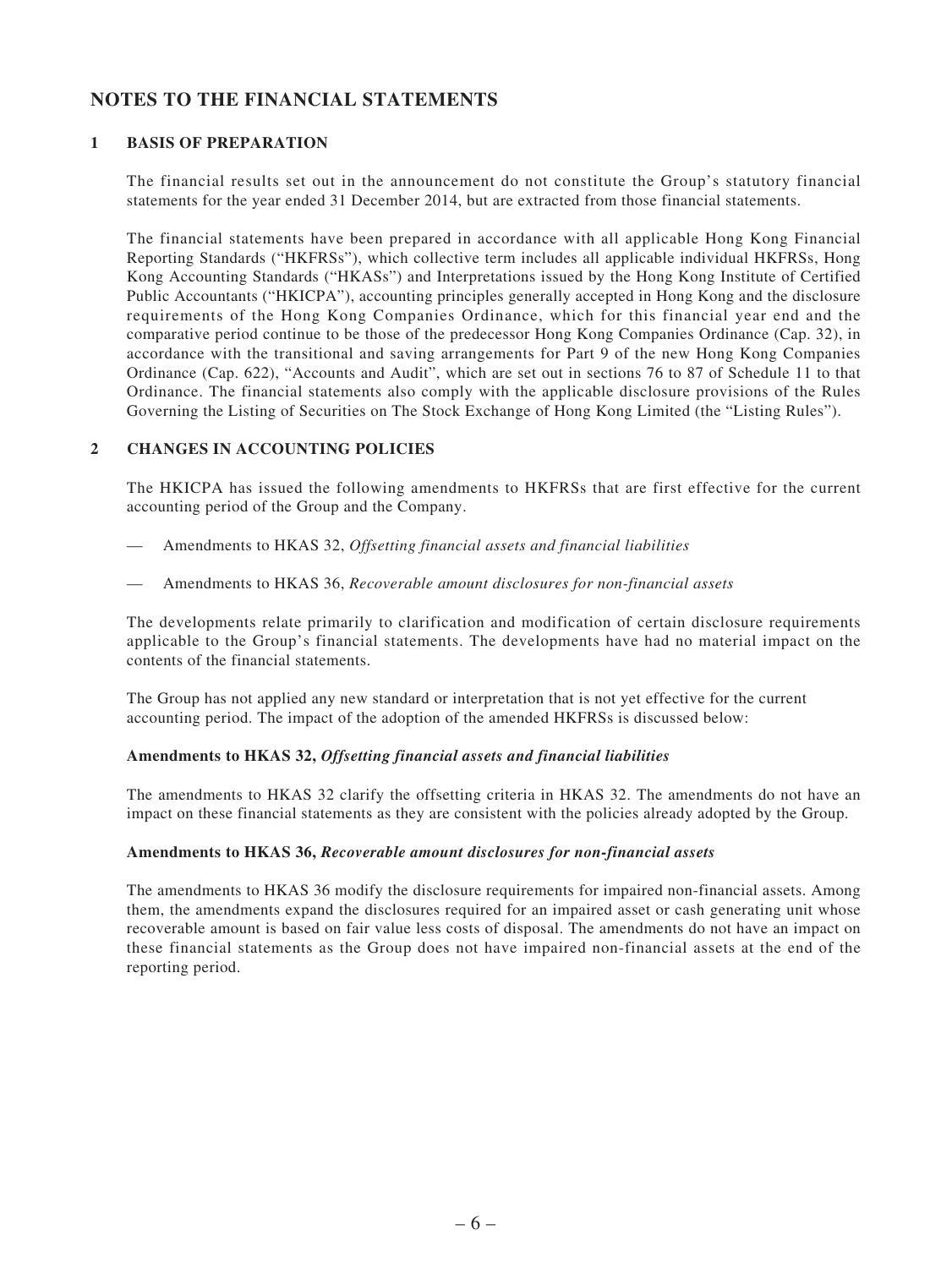### **3 TURNOVER**

Turnover represents the income from the sale of film, video and television rights, film and TV drama distribution, theatre operation, promotion and advertising fee income, agency and consultancy fee income and the proceeds from the sale of audio visual products.

The Group's customer lease is diversified and there is no customer with whom transactions have exceeded 10% of the Group's revenue.

### **4 SEGMENT REPORTING**

The Group manages its businesses by geography. In a manner consistent with the way in which information is reported internally to the Group's most senior executive management for the purposes of resources allocation and performance assessment, the Group has presented the following reportable segments. No operating segments have been aggregated to form the reportable segments, which are as follows:

- Hong Kong
- Mainland China
- **Taiwan**
- Singapore

The results of the Group's revenue from external customers for entities located in Hong Kong, Mainland China, Taiwan and Singapore are set out in the table below.

Each of the above reportable segments primarily derive their revenue from film exhibition, film and video distribution, film and television programme production and the provision of advertising and consultancy services. The reportable segments, Taiwan and Singapore, represent the performance of the joint ventures operating in Taiwan and Singapore, respectively. For the purposes of assessing segment performance and allocating resources between segments, the Group's senior executive management monitors the revenue and results attributable to each reportable segment on the following bases:

#### **Segment revenue and results**

Revenue is allocated to the reporting segment based on the local entities' location of external customers. Expenses are allocated to the reportable segments with reference to sales generated by those segments and the expenses incurred by those geographical locations or which otherwise arise from the depreciation and amortisation of assets attributable to those segments.

The measure used for reporting segment profit is operating profit after taxation.

In addition to receiving segment information concerning operating profit after taxation, management is provided with segment information concerning revenue.

Management evaluates performance primarily based on operating profit including the share of results of joint ventures of each segment. Intra-segment pricing is generally determined on an arm's length basis.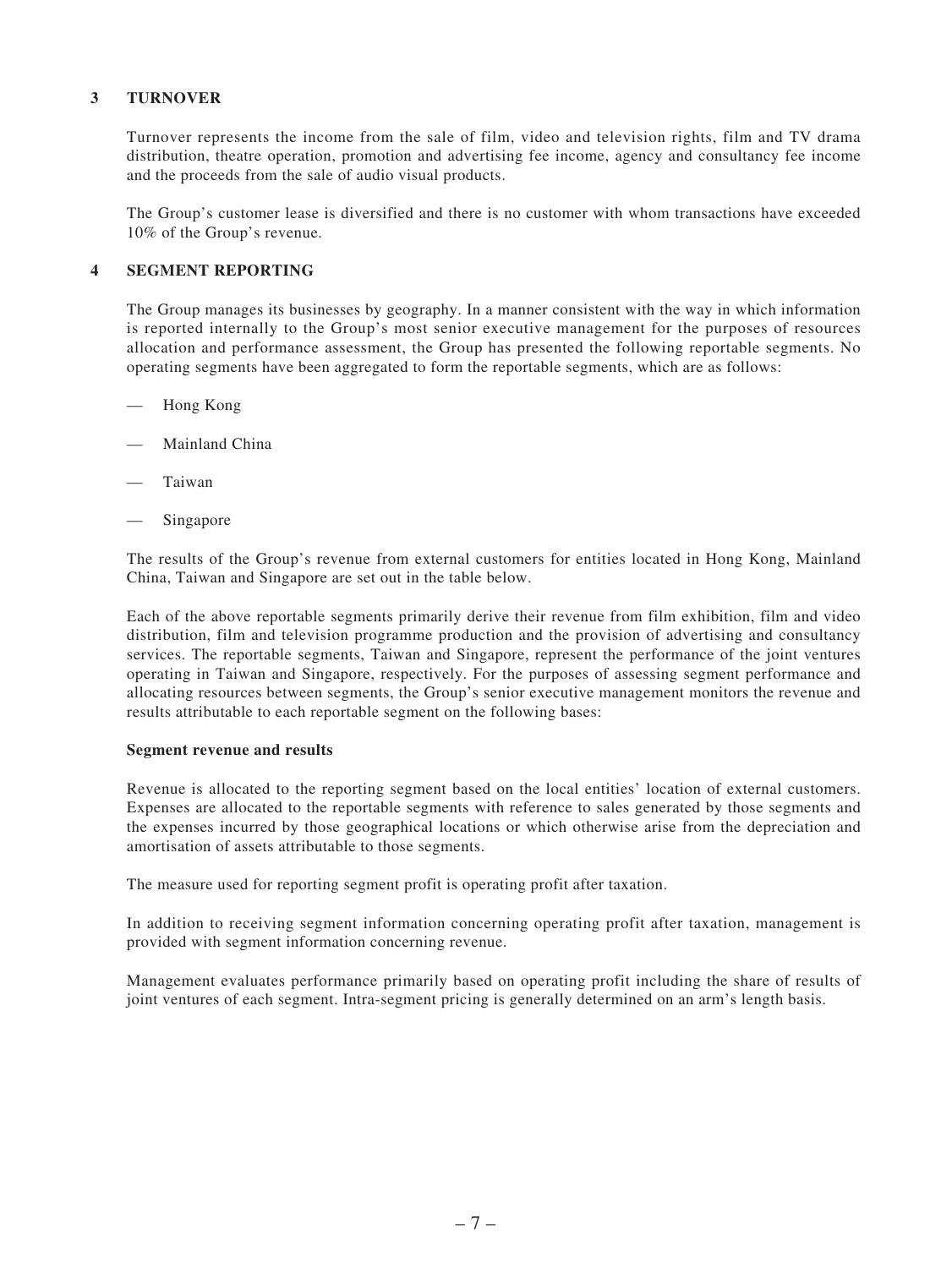Segment information regarding the Group's revenue and results by geographical market is presented below:

|                                                                                                                                              | <b>Hong Kong</b>           |                            | <b>Mainland China</b>   |                   | Taiwan                  |                  | Singapore               |                                       | Consolidated                                    |                                                 |
|----------------------------------------------------------------------------------------------------------------------------------------------|----------------------------|----------------------------|-------------------------|-------------------|-------------------------|------------------|-------------------------|---------------------------------------|-------------------------------------------------|-------------------------------------------------|
|                                                                                                                                              | 2014<br><b>HK\$'000</b>    | 2013<br>HK\$'000           | 2014<br><b>HK\$'000</b> | 2013<br>HK\$'000  | 2014<br><b>HK\$'000</b> | 2013<br>HK\$'000 | 2014<br><b>HK\$'000</b> | 2013<br>HK\$'000                      | 2014<br><b>HK\$'000</b>                         | 2013<br>HK\$'000                                |
| <b>Segment revenue</b>                                                                                                                       |                            |                            |                         |                   |                         |                  |                         |                                       |                                                 |                                                 |
| Revenue from external customers<br>$-$ Exhibition<br>- Distribution and production<br>— Corporate                                            | 214,893<br>47,917<br>4,566 | 176,106<br>74,712<br>1,252 | 859,104<br>11,864       | 674,698<br>41,074 | 447,028<br>16,305       | 457,088<br>4,110 | 397,550<br>10,739       | 399,735<br>9,345<br>$\qquad \qquad -$ | 1,918,575<br>86,825<br>4,566                    | 1,707,627<br>129,241<br>1,252                   |
| Reportable segment revenue                                                                                                                   | 267,376                    | 252,070                    | 870,968                 | 715,772           | 463,333                 | 461,198          | 408,289                 | 409,080                               | 2,009,966                                       | 1,838,120                                       |
| Reportable segment profit/(loss)                                                                                                             | 21,829                     | 49,569                     | (15, 698)               | 3,563             | 20,743                  | 33,717           | 52,356                  | 53,262                                | 79,230                                          | 140,111                                         |
| <b>Reconciliation — Revenue</b>                                                                                                              |                            |                            |                         |                   |                         |                  |                         |                                       |                                                 |                                                 |
| Reportable segment revenue<br>Share of revenue from joint ventures in Taiwan and Singapore<br>Elimination of intra-segment revenue<br>Others |                            |                            |                         |                   |                         |                  |                         |                                       | 2,009,966<br>(871, 622)<br>(4,012)<br>(51, 541) | 1,838,120<br>(870, 278)<br>(5,920)<br>(32, 588) |
|                                                                                                                                              |                            |                            |                         |                   |                         |                  |                         |                                       | 1,082,791                                       | 929,334                                         |
| Reconciliation — Profit before taxation                                                                                                      |                            |                            |                         |                   |                         |                  |                         |                                       |                                                 |                                                 |
| Reportable profit from external customers<br>Unallocated operating expenses, net<br>Non-controlling interests<br>Income tax                  |                            |                            |                         |                   |                         |                  |                         |                                       | 79,230<br>(66, 499)<br>930<br>9,467             | 140,111<br>(25, 125)<br>191<br>1,230            |
| <b>Profit before taxation</b>                                                                                                                |                            |                            |                         |                   |                         |                  |                         |                                       | 23,128                                          | 116,407                                         |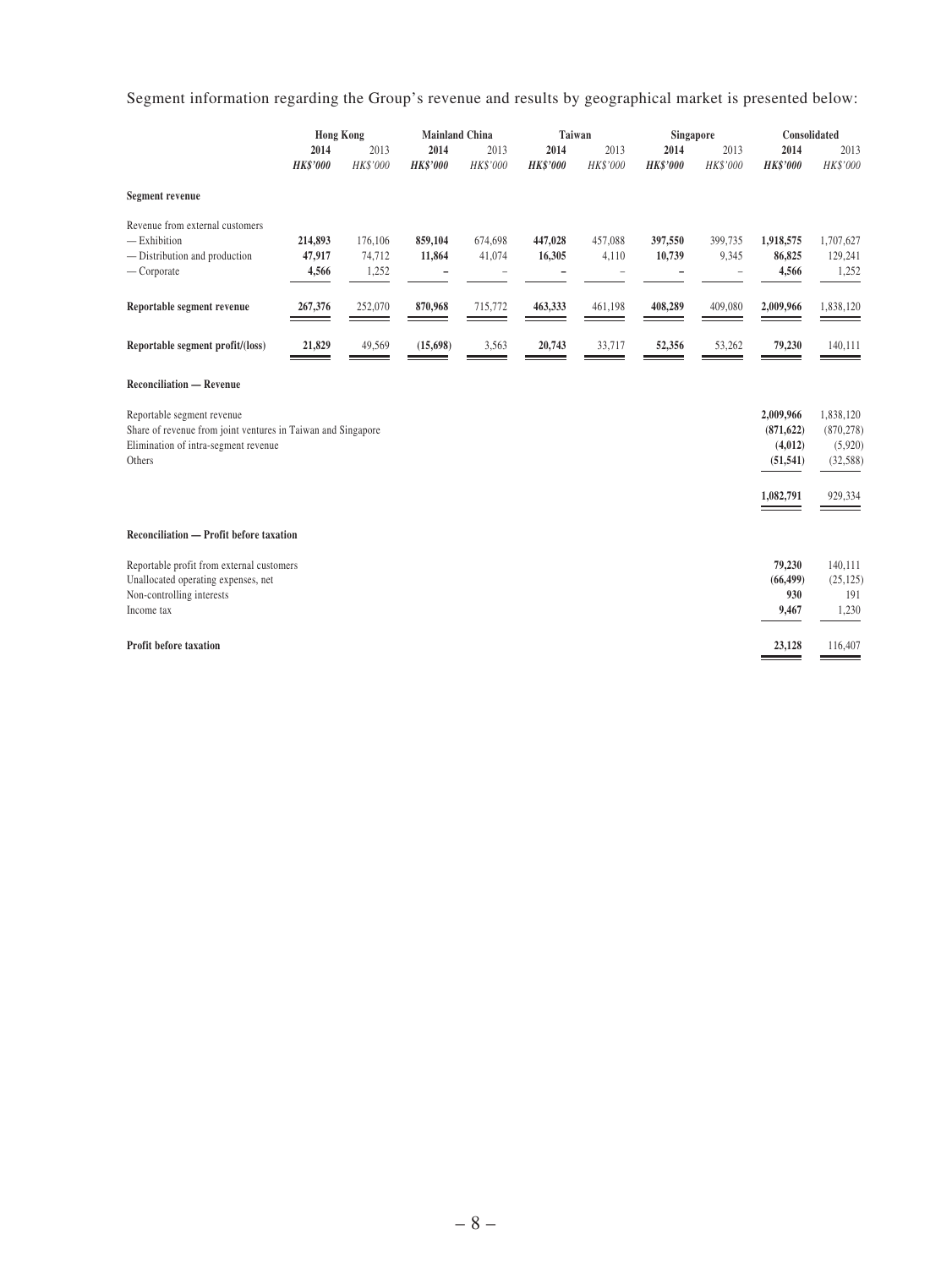### **5 PROFIT BEFORE TAXATION**

Profit before taxation is arrived at after charging/(crediting):

|     |                                                                | 2014<br><b>HK\$'000</b> | 2013<br>HK\$'000 |
|-----|----------------------------------------------------------------|-------------------------|------------------|
| (a) | Finance costs                                                  |                         |                  |
|     | Interest on bank loans wholly repayable                        |                         |                  |
|     | — within five years                                            | 14,566                  | 16,346           |
|     | — after five years                                             | 30,957                  | 30,222           |
|     |                                                                | 45,523                  | 46,568           |
|     | Finance charges on obligations under finance leases            | 2,772                   | 2,136            |
|     | Other ancillary borrowing costs                                | 4,922                   | 6,174            |
|     | Total finance costs on financial liabilities not at fair value |                         |                  |
|     | through profit or loss                                         | 53,217                  | 54,878           |
|     | Less: finance costs capitalised into leasehold improvements*   | (8,500)                 | (7,500)          |
|     |                                                                | 44,717                  | 47,378           |
|     |                                                                |                         |                  |

\* The finance costs have been capitalised at rates ranging from 3.44% to 8.19% per annum (2013: 6.55% to 7.86% per annum).

|                                                                                                                                                                                                                   | 2014<br><b>HK\$'000</b>                         | 2013<br>HK\$'000                                |
|-------------------------------------------------------------------------------------------------------------------------------------------------------------------------------------------------------------------|-------------------------------------------------|-------------------------------------------------|
| (b)<br>Staff costs (excluding directors' emoluments)                                                                                                                                                              |                                                 |                                                 |
| Salaries, wages and other benefits (note $(i)$ )<br>Contributions to defined contribution retirement plans                                                                                                        | 179,513<br>1,315                                | 146,808<br>1,146                                |
|                                                                                                                                                                                                                   | 180,828                                         | 147,954                                         |
|                                                                                                                                                                                                                   | 2014<br><b>HK\$'000</b>                         | 2013<br>HK\$'000                                |
| <b>Other items</b><br>(c)                                                                                                                                                                                         |                                                 |                                                 |
| Cost of inventories<br>Cost of services provided<br>Depreciation of fixed assets<br>Amortisation of film rights (note (ii))<br>Auditors' remuneration<br>Operating lease charges in respect of land and buildings | 33,929<br>390,290<br>136,964<br>17,618<br>3,011 | 27,566<br>311,872<br>107,948<br>25,302<br>3,005 |
| — minimum lease payments<br>— contingent rentals<br>(Gain)/loss on disposals of property, plant and equipment<br>Gain on disposal of available-for-sale equity securities<br>Rental income less direct outgoings  | 152,053<br>22,439<br>(325)<br>(14, 045)         | 133,472<br>21,098<br>1,121<br>(150)<br>(7,786)  |

*Notes:* (i) The amount includes provision for long service payments.

 (ii) The amortisation of film rights for the year is included in "Cost of sales" in the consolidated income statement.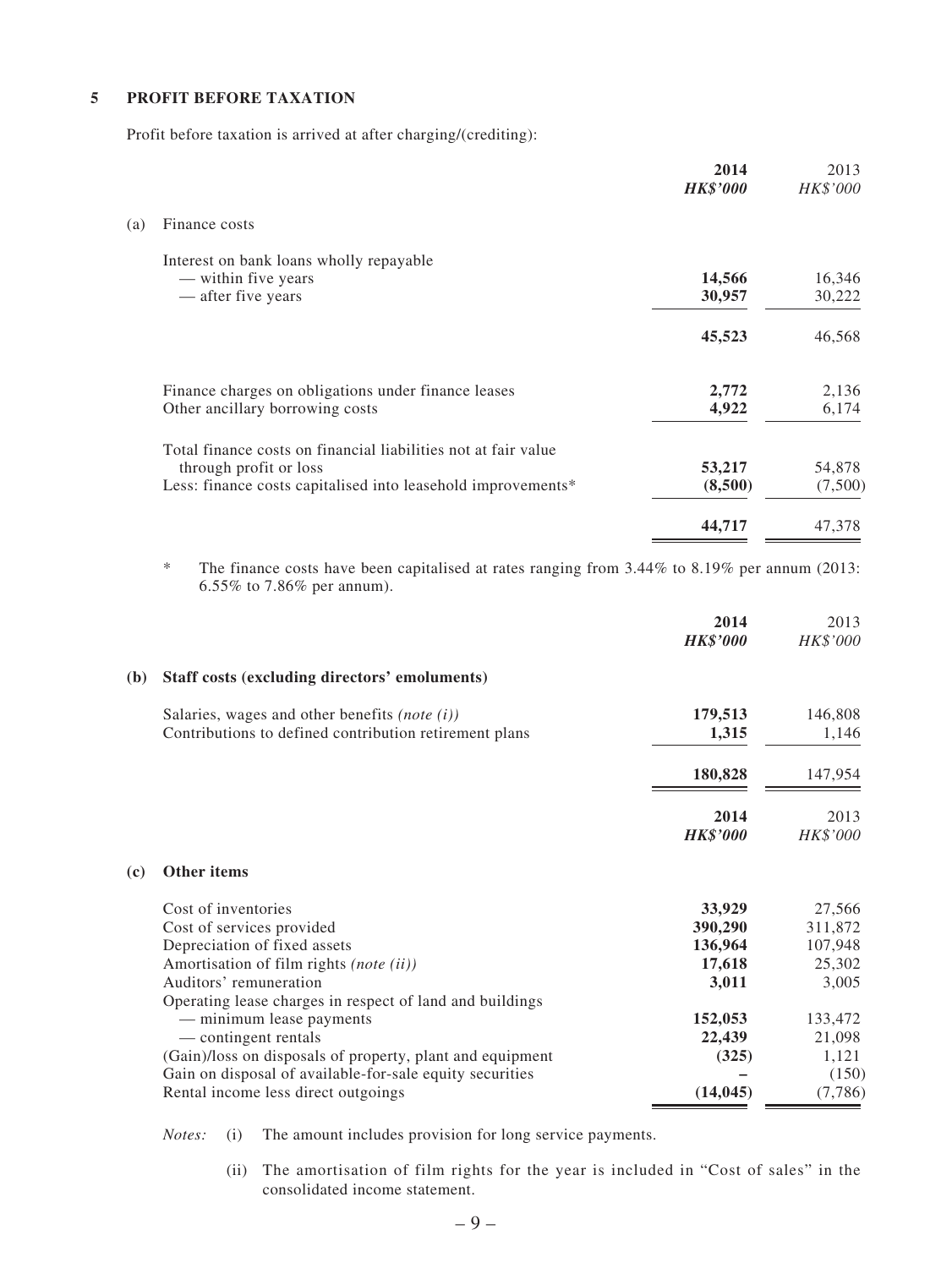### **6 INCOME TAX IN THE CONSOLIDATED INCOME STATEMENT**

Taxation in the consolidated income statement represents:

|                                                  | 2014<br><b>HK\$'000</b> | 2013<br>HK\$'000 |
|--------------------------------------------------|-------------------------|------------------|
| <b>The Group</b>                                 |                         |                  |
| Current income tax                               |                         |                  |
| Provision for Hong Kong tax                      | 915                     | 1,100            |
| Provision for overseas tax                       | 12,375                  | 12,464           |
| Under/(over) provision in respect of prior years | 492                     | (6,066)          |
|                                                  | 13,782                  | 7,498            |
| Deferred $tax - Overseas$                        |                         |                  |
| Reversal of temporary differences                | (4,315)                 | (6, 268)         |
|                                                  | 9,467                   | 1,230            |

#### *Notes:*

- (i) The provision for Hong Kong Profits Tax for 2014 is calculated at  $16.5\%$  (2013:  $16.5\%$ ) of the estimated assessable profits for the year.
- (ii) The provision for the PRC Corporate Income Tax of the subsidiaries established in the PRC is calculated at 25% (2013: 25%) of the estimated taxable profits for the year.
- (iii) Taxation for overseas subsidiaries is charged at the appropriate current rates of taxation ruling in the relevant jurisdictions.

### **7 EARNINGS PER SHARE**

#### **(a) Basic earnings per share**

The calculation of basic earnings per share is based on the profit attributable to equity holders of the Company of HK\$12,731,000 (2013: HK\$114,986,000) and the weighted average number of ordinary shares of 2,698,145,823 (2013: 2,679,819,248), in issue during the year, calculated as follows:

*Weighted average number of ordinary shares (basic and diluted)*

|                                                                          | 2014                        | 2013          |
|--------------------------------------------------------------------------|-----------------------------|---------------|
| Issued ordinary shares at 1 January<br>Effect of share options exercised | 2,679,819,248<br>18,326,575 | 2,679,819,248 |
| Weighted average number of ordinary shares (basic)<br>at 31 December     | 2,698,145,823               | 2,679,819,248 |

#### **(b) Diluted earnings per share**

There were no diluted potential shares in existence during the years ended 31 December 2014 and 2013.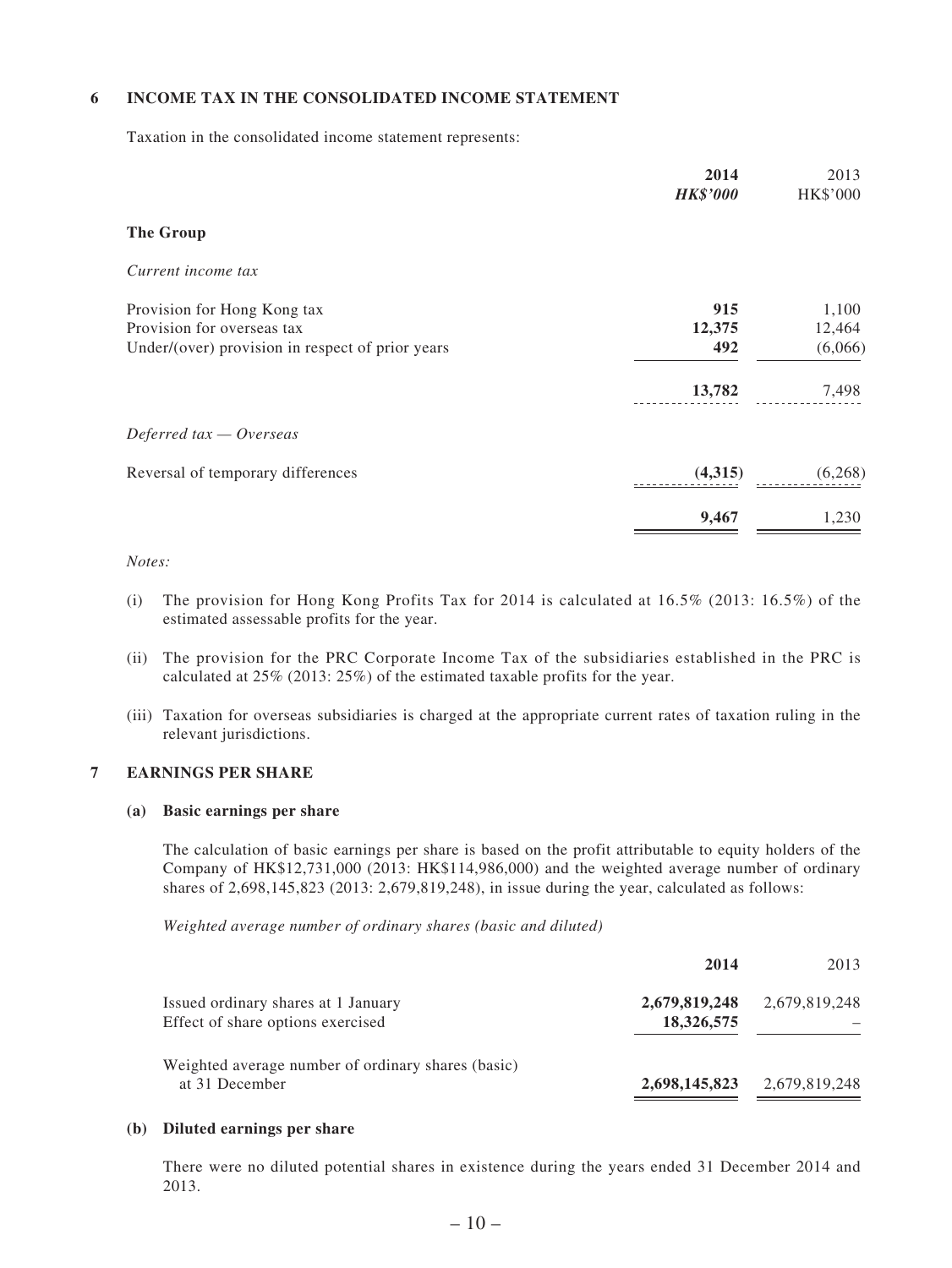### **8 TRADE RECEIVABLES**

The Group usually grants credit periods ranging from one to three months. Each customer has a credit limit and overdue balances are regularly reviewed by management.

As of the end of the reporting period, the ageing analysis of trade receivables (which are included in trade and other receivables), based on the invoice date and net of allowance for doubtful debts, is as follows:

#### **The Group**

| 2014<br><b>HK\$'000</b> | 2013<br>HK\$'000 |
|-------------------------|------------------|
| 68,900                  | 107,178          |
| 2,909                   | 4,405            |
|                         | 3,559            |
| 18,688                  | 11,444           |
| 92,027                  | 126,586          |
|                         | 1,530            |

At 31 December 2014, trade receivables of the Group included amounts totalling HK\$21,161,000 (2013: HK\$25,464,000) due from related companies and an amount of HK\$5,150,000 (2013: HK\$1,243,000) due from a joint venture, which are unsecured, interest-free and recoverable within one year.

### **9 TRADE PAYABLES**

The ageing analysis of trade payables as of the end of the reporting period is as follows:

#### **The Group**

| 2014<br><b>HK\$'000</b> | 2013<br>HK\$'000 |
|-------------------------|------------------|
| 57,884                  | 75,545           |
| 1,382                   | 7,599            |
| 7,265                   | 1,591            |
| 22,263                  | 16,402           |
| 88,794                  | 101,137          |
|                         |                  |

At 31 December 2014, trade payables of the Group included the amounts totalling HK\$23,480,000 (2013: HK\$16,679,000) due to related companies which were unsecured, interest-free and repayable on demand.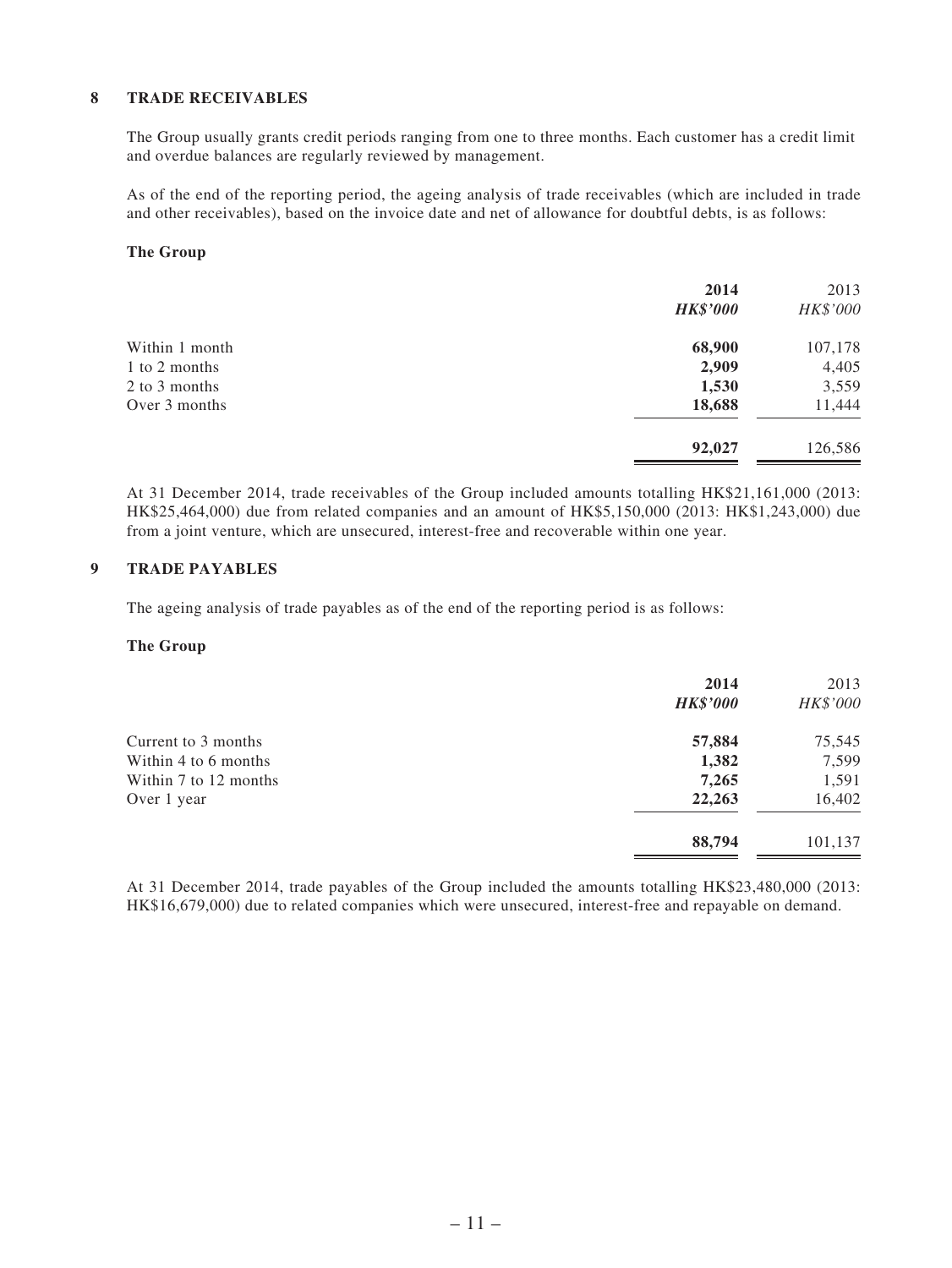# **MANAGEMENT DISCUSSION AND ANALYSIS**

## **Operation and Financial Review**

During the year under review, the Group's net profit attributable to equity holders decreased significantly by 89% to HK\$12.7 million as compared with the corresponding period last year. The Group's turnover rose by 16% to HK\$1,083 million and the gross profit margin slightly decreased to 59% (2013: 61%). The Group's operating EBITDA amounted to HK\$178 million, representing a drop of 31% from HK\$258 million for the same period last year.

The increase in turnover for the year was attributed to the new cinema "the sky" in Hong Kong which was opened in December 2013 as well as 10 new multiplexes with 66 screens in Mainland China. The majority of our cinemas operating in Hong Kong and Mainland China recorded a steady growth in revenue compared with the same period last year. However, due to the incubation period of newly-opened cinemas and high depreciation expenditure and finance costs, the overall contribution from the Mainland China exhibition business is below management's expectation. In addition to Renminbi deprecation during the year, the Group suffered from an exchange loss of HK\$10.5 million for the year compared to an exchange gain of HK\$19.5 million for the corresponding period last year. The combined effect of fewer audience drawing films distributed in both Hong Kong and Mainland China, a decrease in TV drama sales business and a decrease in exceptional income from property valuation contributed to a significant drop in net profit during the reporting period.

As of 31 December 2014, the cash and cash equivalents of the Group amounted to HK\$406 million (2013: HK\$535 million). The Group's gearing ratio decreased to 26% (2013: 30%). This was mainly due to the partial repayment of bank borrowings and the refund of prepaid rental from Jiangyin cinema site during the year.

## **Business Review**

# *Film Exhibition*

During the year under review, the Group opened 10 cinemas with 66 screens in Mainland China. As of 31 December 2014, the Group operated 87 cinemas with 645 screens across Mainland China, Hong Kong, Taiwan and Singapore. The Group's cinemas served over 42 million guests when compared to 40 million guests for the same period last year. Gross box office receipts on a full and aggregated basis, were registered at HK\$2,370 million, representing a growth of 8% from last year. The major Hollywood blockbusters released this year were *Transformers: Age of Extinction*, *X-Men: Day of Future Past*, *Captain America: The Winter Soldier*, *The Amazing Spider-Man 2*, *Step up 5* and *Frozen* from Disney. The major Chinese-language blockbusters were *Breakup Buddies* (心花路放), *Dad, where are we going*?(爸爸去那兒), *Breakup Guru* (分手大師) in Mainland China, *From Vegas to Macau 1* (賭城風雲1) in Hong Kong , *KANO* in Taiwan and *Filial Party* (我是孝子) in Singapore.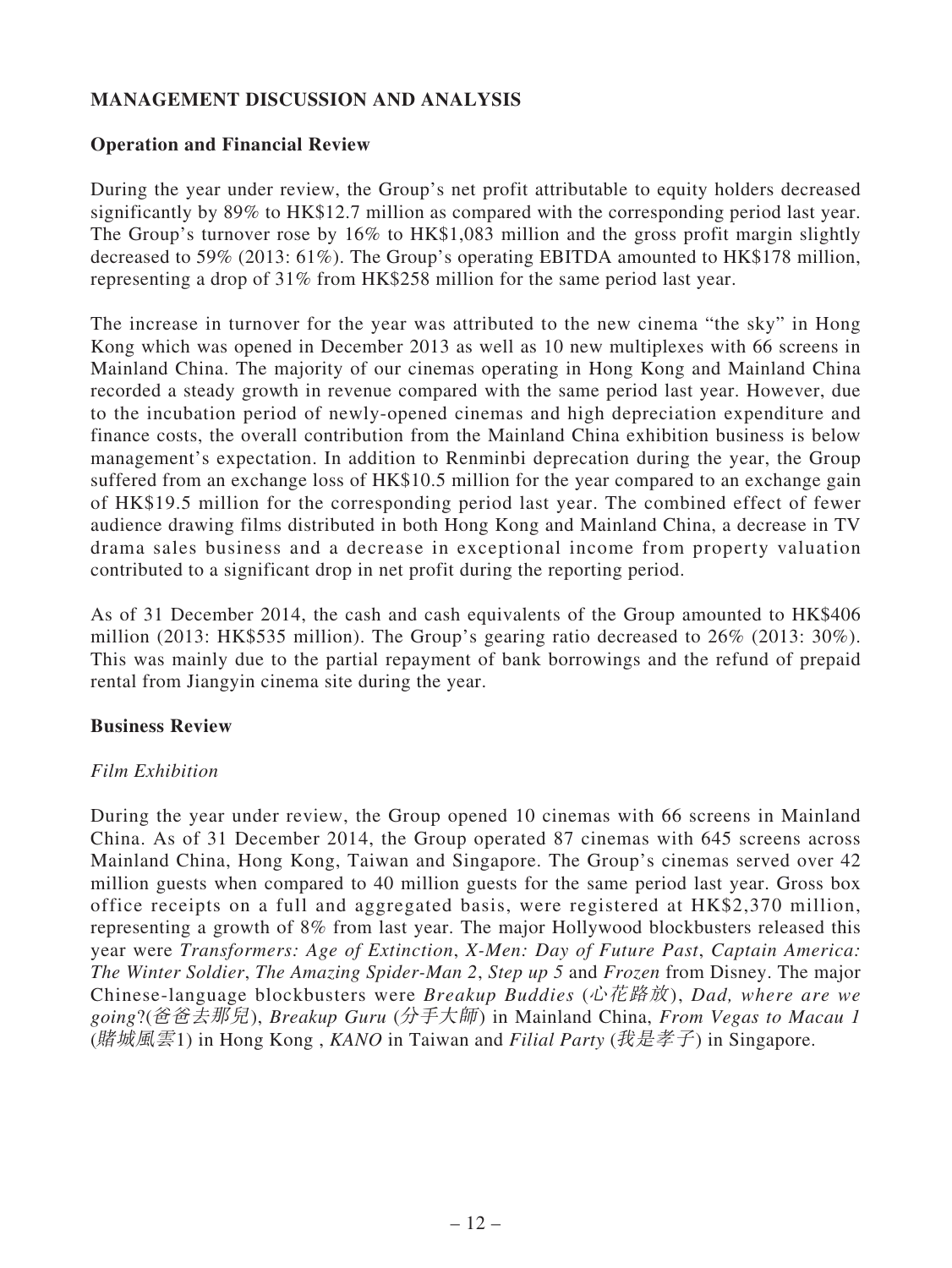## **Operating Statistics of the Group's Cinemas**

*(For the year ended 31 December 2014)*

|                                   | <b>Mainland</b><br>China | <b>Hong Kong</b> | <b>Taiwan</b> | <b>Singapore</b> |
|-----------------------------------|--------------------------|------------------|---------------|------------------|
| Number of cinemas*                | $59 \ (note)$            |                  |               |                  |
| Number of screens*                | 420                      | 24               | 109           | 92               |
| Admissions ( <i>million</i> )     | 16.5                     | 2.4              | 14.4          | 9.1              |
| Net average ticket price $(HK\$ ) | 41                       | 72               | 64            | 61               |

as of 31 December 2014

*Note:* Four more cinemas in Mainland China have completed construction and are applying for licenses, of which one cinema had already commenced business in January 2015 and the remaining three cinemas are expected to be opened before the second quarter of 2015. In addition, two cinemas were acquired in the Shenzhen region in the first quarter of 2015.

The Group is committed to pursuing visual and audio effect perfection to bring a new moviegoing experience to our valuable audiences; all screens in Mainland China, Hong Kong, Taiwan and Singapore have been fully installed with digital equipments and 3D compatible. The Group has installed one more digital IMAX® screens in Wuxi MIX City in December 2014; ultra-high resolution SONY 4K Projection Systems are installed in most of our Mainland China multiplexes. The Group also opened our very first 4DX theatre equipped with Motion Chairs by renovating one of our cinema houses in Southern China. In Hong Kong, the group continues to own the exclusive right to operate D-Box Motion Chairs in the region and most of our cinemas in Hong Kong are equipped with D-Box Motion Chairs. In Taiwan, the Group is the exclusive digital IMAX<sup>®</sup> operator and operates 6 digital IMAX<sup>®</sup> screens. During the year, one newly converted 4DX theatre equipped with motion seats plus special effects such as wind, fog, lightning and scents was introduced; a new business-class theatre served by dedicated catering team was also launched. In Singapore, the Group closed the Marina Square cinema in September and open a grand new multiplex in the Suntec City Complex by early November with 11 screens and 1,386 seats. It also operates 3 gold class theatres with private lounges and plush electronic recliner seats installed for our VIPs and members.

### *Mainland China*

*Operating Statistics of the Group's Cinemas in Mainland China*

|                                                           | 2014             | 2013 |
|-----------------------------------------------------------|------------------|------|
| Number of cinemas*                                        | <b>59</b> (note) | 49   |
| Number of screens*                                        | 420              | 354  |
| Admissions ( <i>million</i> )                             | 16.5             | 12.9 |
| Net average ticket price <i>(RMB)</i>                     | 32               |      |
| Gross box office receipts ticket price $(RMB\ million)^*$ | 581              | 438  |

as of 31 December 2014

# before deduction of government taxes and charges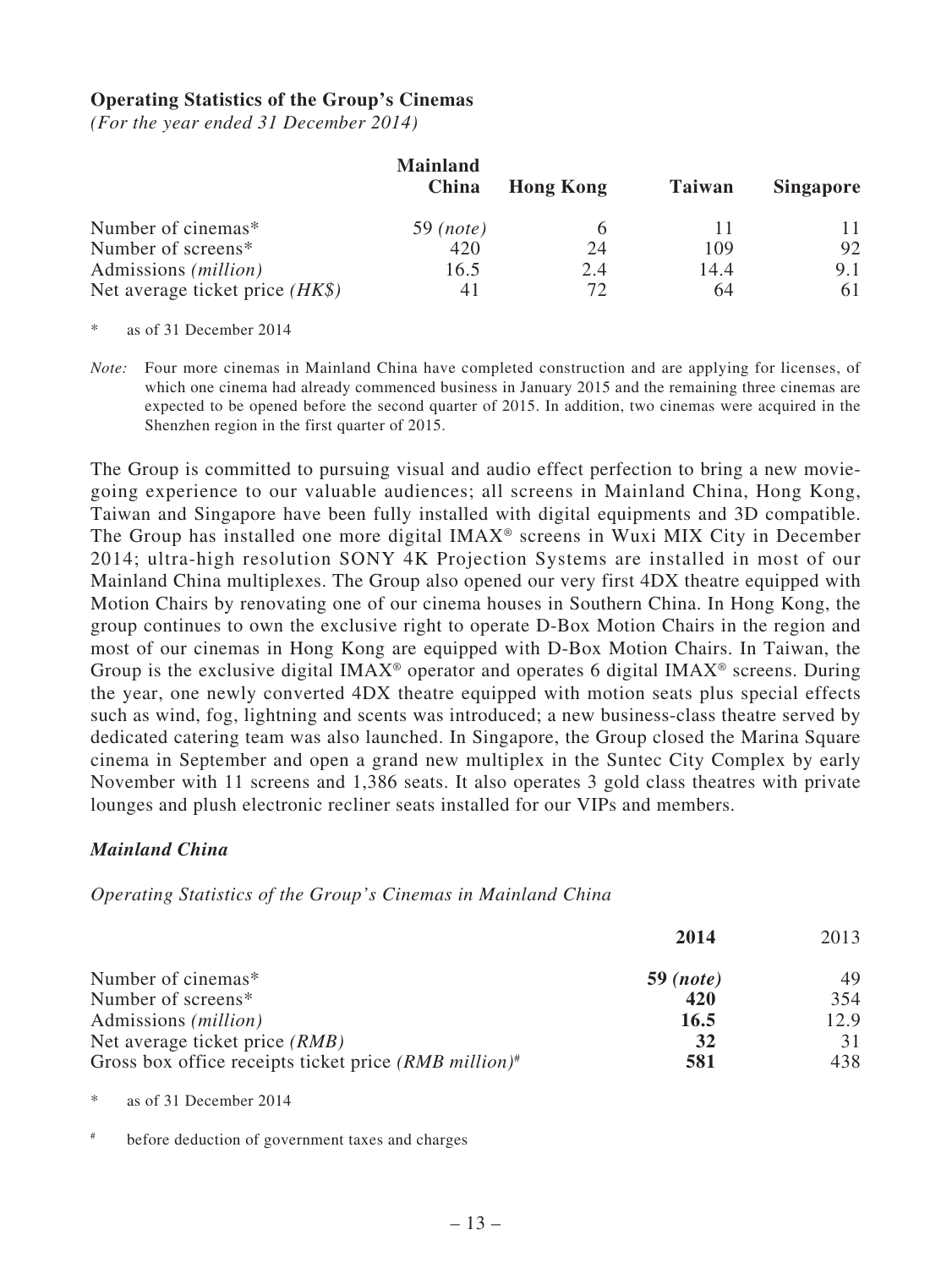*Note:* Four more cinemas in Mainland China have completed construction and are applying for licenses, of which one cinema had already commenced business in January 2015 and the remaining three cinemas are expected to be opened before the second quarter of 2015. In addition, two cinemas were acquired in the Shenzhen region in the first quarter of 2015.

In 2014, the market gross box office receipts of urban areas in Mainland China increased to RMB29.6 billion by 36% while the Group's gross box office receipts generated by multiplexes in Mainland China increased by 33% compared with same period last year, in-line with general market growth. During the year under review, the Group opened 10 new cinemas with 66 screens in the cities such as Beijing, Shanghai, Wuxi and Chengdu. The Group's multiplexes in Mainland China served approximately 16.5 million patrons, representing 28% growth from same period last year.

The average ticket price slightly increased from RMB31 to RMB32 due to more 3D films with higher ticket prices being released during the year like the record breaking Hollywood Blockbuster of the year — Transformers: Age of Extinction. Special discount promotions were still offered for our newly opened multiplexes to attract audiences and help attract market attention. To attract and retain our audiences, the Group shall offer further privileges such as our membership program, advancement of electronic and on-line ticketing system as well as introducing more food and beverage selections and combo purchases so as to offer a better value for money experience and better service to drive the growth in admissions as well as average ticket price.

With the objective of satisfying different advertising needs of our customers and increase nonbox office income, the group has already rationalised the layout of our theatres and sought idle space which can offer for advertisement and promotion. Meanwhile, the Group will continue to install advanced advertising facilities like LED panels to achieve the best promotion effect to our customers.

The earnings before interest, tax and depreciation of our exhibition business in Mainland China increased RMB41 million compared to same period last year, representing a growth of 46%. Most of our cinemas secured a steady flow of customers and loyal members helped contribute to a stable growth in box office income. However, net contribution to the Group from the Mainland China exhibition business is still under pressure due to the incubation period of newly-opened cinemas and effect of significant depreciation expenses and finance costs as well as keen competition from domestic operators.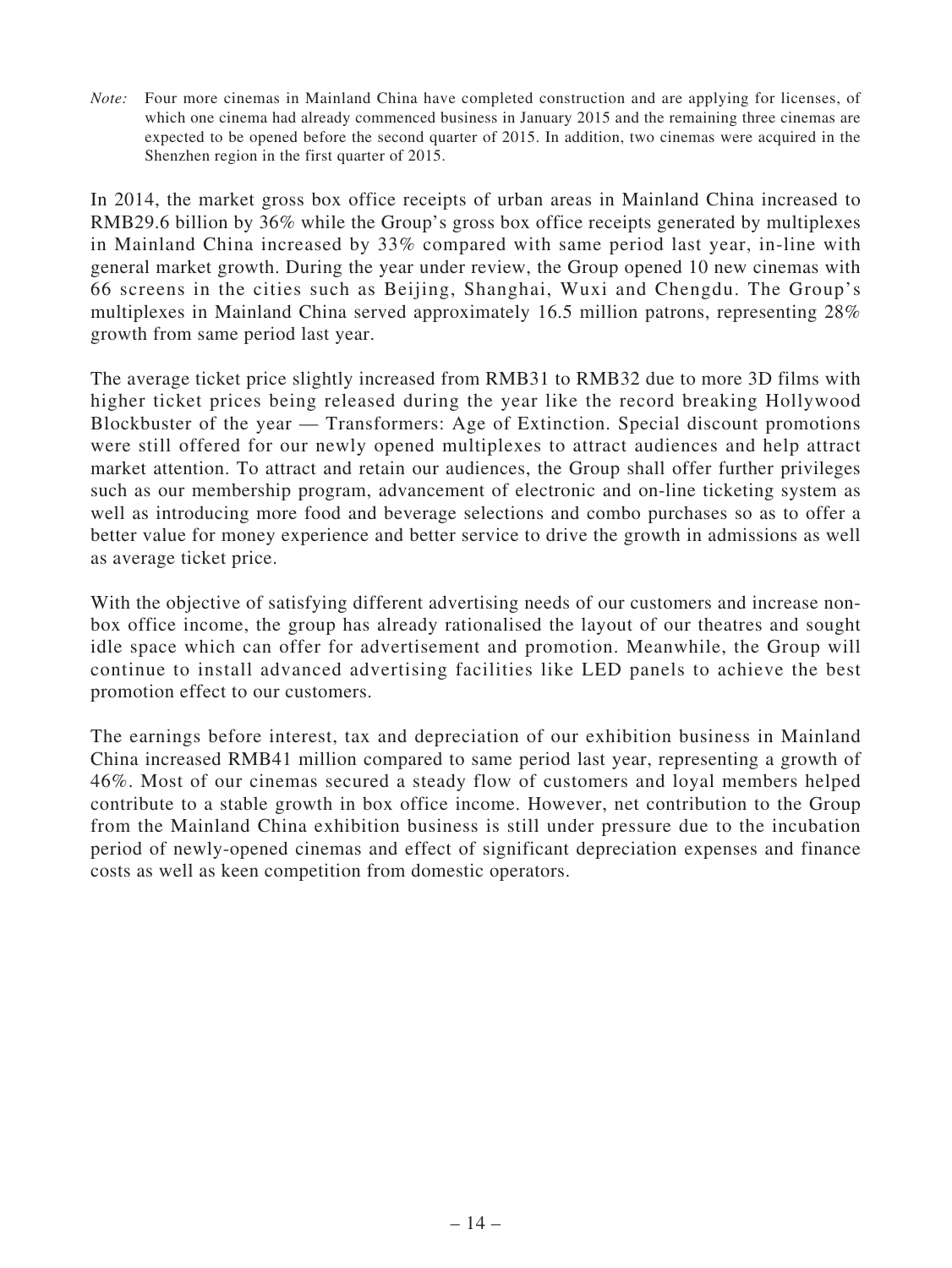# *Hong Kong*

*Operating Statistics of the Group's Cinemas in Hong Kong*

|                                                       | 2014 | 2013 |
|-------------------------------------------------------|------|------|
| Number of cinemas*                                    | 6    | 6    |
| Number of screens*                                    | 24   | 24   |
| Admissions ( <i>million</i> )                         | 2.4  | 2.0  |
| Net average ticket price $(HK\$ )                     | 72   | 69   |
| Gross box office receipts ticket price (HK\$ million) | 174  | 139  |

\* as of 31 December 2014

During the year under review, the Hong Kong market as a whole recorded box office receipts of HK\$1.65 billion, slightly up by 2% from HK\$1.62 billion for same period last year. The Group's cinemas in Hong Kong recorded box office receipts of HK\$174 million this year (31 December 2013: HK\$139 million), represent a substantial increase of 25% over the same period last year. The increase was mainly due to the full year operation of "the sky" cinema at Olympian City in 2014. This high-end 6-house cinema with a "Vivo" Deluxe House achieved a promising result and ranked top among the 6 GH cinemas within the region. In addition to box office receipts, concession sales also recorded a 33% growth compared to last year. To bring a variety choice of food and beverage selection to our audiences, in addition to the selection of hot finger food, we have cooperated with a high-quality branded coffee operator "WHY n.o.T" and opened our very first coffee shop at "the sky" cinema in July this year. Audiences can enjoy their coffee in our "Fifth Avenue" lounge before the film show and enjoy other catering food offered inside. The Group will continue to look for potential projects in both Hong Kong and Macau and will actively participate in all bidding invitations from landlords.

## *Taiwan*

## *Operating Statistics of the Group's Cinemas in Taiwan*

|                                                      | 2014 | 2013 |
|------------------------------------------------------|------|------|
| Number of cinemas*                                   | 11   |      |
| Number of screens*                                   | 109  | 109  |
| Admissions ( <i>million</i> )                        | 14.4 | 15.3 |
| Net average ticket price (NTD)                       | 245  | 238  |
| Gross box office receipts ticket price (NTD billion) | 3.5  | 3.6  |

\* as of 31 December 2014

*Note:* one new cinema located at Tainan was opened in January 2015.

During the year, Taipei City's market box office receipts were NTD 3.71 billion to (31 December 2013: NTD 3.79 billion), a minor decrease of 2% compared with the same period last year. The Group's 35.71%-owned Vie Show cinema circuit recorded total box office receipts of NTD 3,526 million, representing a 3.1% decrease compared with the same period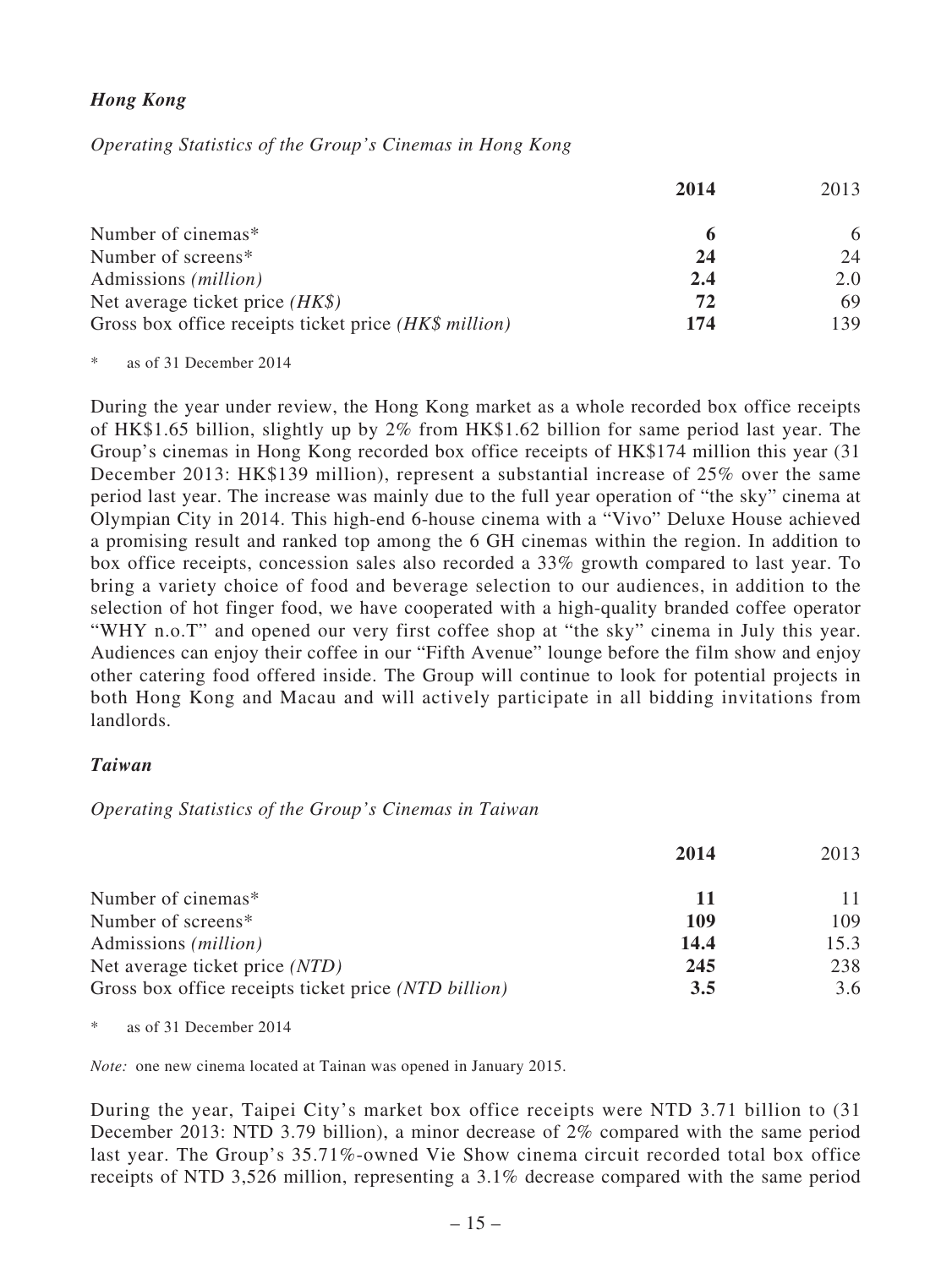last year. Vie Show continued to maintain its leading position with market share of 34% in 2014. The decrease in box office receipts was mainly due to the closure of 2 theatres in Hsinchu for renovation to Gold Class and conversion to 4DK theatres during the year. In addition, declining popularity of 3D films in Taiwan market and discount coupons offered to banks for joint promotion campaigns contributed certain pressure to box office receipts. The Group's share of net profit from Vie Show declined from HK\$33.7 million to HK\$20.7 million compared with the corresponding period last year. Apart from decrease in box office income, the decrease in share of net profit was also caused by an increase in film rentals, rise in theatre rentals as well as an increase in staff costs. Management of Vie Show has been adjusting the number of employees and introduced e-vouchers to reduce operating costs and enlarge sales and ticketing platforms to attract more customers. For the distribution business, Vie Vision has generated considerable profit from the distribution of *Step Up 5* as well as *Café. Waiting. Love* (等一個人咖啡) during the reporting period.

For non-box office income, the Gold Class multiplex served by a dedicated catering team with full kitchen was introduced during the year and management are expecting such concept can be expanded to other multiplexes to attract more affordable middle-class audiences. In addition, our own branded "UNICORN" popcorn was launched at Taipei Qsquare in July this year and was popularly received by customers, both sales on-site and on-line. Vie Show operating and catering team will continue to develop new products for our audiences who can enjoy our food not only inside cinema houses but also take away and can enjoy anywhere at anytime.

# *Singapore*

*Operating Statistics of the Group's Cinemas in Singapore*

|                                                      | 2014 | 2013 |
|------------------------------------------------------|------|------|
| Number of cinemas* <sup>*</sup>                      | ш    |      |
| Number of screens* <sup>*</sup>                      | 92   |      |
| Admissions <i>(million)</i>                          | 9.1  | 9.7  |
| Net average ticket price $(S\$ )                     | 9.9  | 9.3  |
| Gross box office receipts ticket price (S\$ million) | 90   |      |
|                                                      |      |      |

\* as of 31 December 2014

# Marina Square cinema was closed in September 2014 while the Suntec City cinema was opened in early November 2014.

The Singapore market's box office receipts totalled S\$208 million in 2014, mildly up from S\$204 million for the same period last year. The Group's 50%-owned Golden Village cinema circuit maintained its leading position with a market share of 43% by reporting box office receipts of S\$90 million for the year, a minor drop of 1.7% compared with the corresponding period last year. The decrease in box office receipts was mainly due to the closure of the Marina Square cinema in September 2014. One new cinema located at the Suntec City Complex was opened by November 2014 comprising 11 screens with 3 Gold Class theatres. The location of this cinema is second to none and is expected to be the star of our Singapore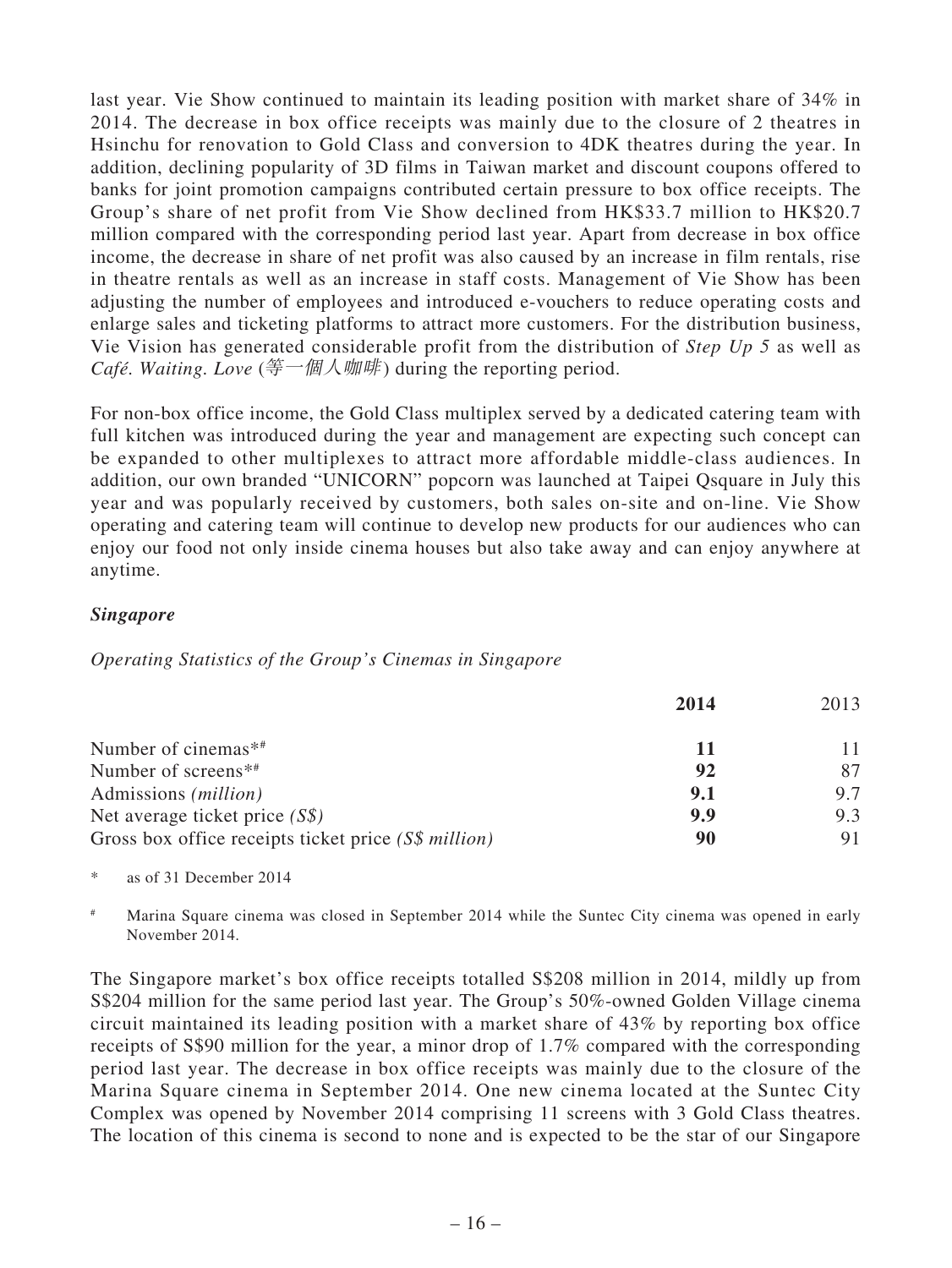operations and also an important addition to the Group. The Group's share of net profit for the year from Golden Village slightly decreased to HK\$52 million by 1.7% compared to last year. Profit contribution from Golden Village was stable throughout both years as major Hollywood blockbusters are always well-received in the Singapore market.

# **Film & TV Programme Distribution and Production**

The performance of our production and distribution business under-performed in 2014 when compared to our fruitful year of 2013 with significant contribution from the Group invested movie *No Man's Land*(無人區). This business sector recorded revenue of HK\$87 million (2013: HK\$129 million) and distributed over 155 films in Mainland China, Hong Kong, Singapore and Taiwan during the year under review. The decrease in revenue and profit generated from the Group's film distribution was mainly due to fewer audience-drawing films being distributed in both Hong Kong and Mainland China and also less revenue generated from sales of TV drama series. Despite this year's drawback, the Group is still confident in our distribution business and will adjust the strategies to focus on distributing high quality films from overseas and extend local film financing projects.

For the production business, the Group will release Golden Harvest classic movies remake *Fly to the Venus* (星語心願之再愛) in summer 2015. The movie was directed by young emerging Mainland China director, filmed by world-class Korean photographer and stars well-known Taiwanese and Mainland actors and actresses. The movie has already finished shooting and undergoing final technical touch up and permit application. The Group will continue movies and TV series production in the coming years by both self-investment and co-production with local and overseas production houses and TV producers. The Group's film library of more than 140 films and TV titles with perpetual distribution rights continued contributing steady licensing income to the Group.

# **PROSPECTS**

Looking ahead, the Group will continue to expand its cinema networks, both at home and abroad. As of 31 March 2015, the Group operated 61 cinemas with 436 screens in Mainland China and 6 cinemas with 44 screens were in various stages of internal decoration and are in the pipeline for opening. By end of 2016, the Group expects to operate 72 cinemas with 512 screens in various cities in Mainland China based on lease agreements signed as of 31 March 2015. In Taiwan, the Group already opened a cinema multiplex in Tainan Dream Mall with 10 screens together with a Gold Class and an  $IMAX<sup>®</sup>$  house in January 2015, another cinema multiplex will be opened in Maoli in second quarter of 2015. The captioned numbers above may vary due to the actual handover date, the progress of internal decoration, application of relevant licenses and the new commitment of lease agreements during the year.

To drive our box-office income, the Group will continue to put more effort to increase the numbers of admissions by strengthening our membership program, introducing and providing more quality services and provision of variety food and beverage choices to attract more patrons and increase non-ticket spending. In addition, standardisation of work procedures, automation of ticketing systems, simplification of operation process as well as cost control policies will help to improve the profitability in all our operating regions.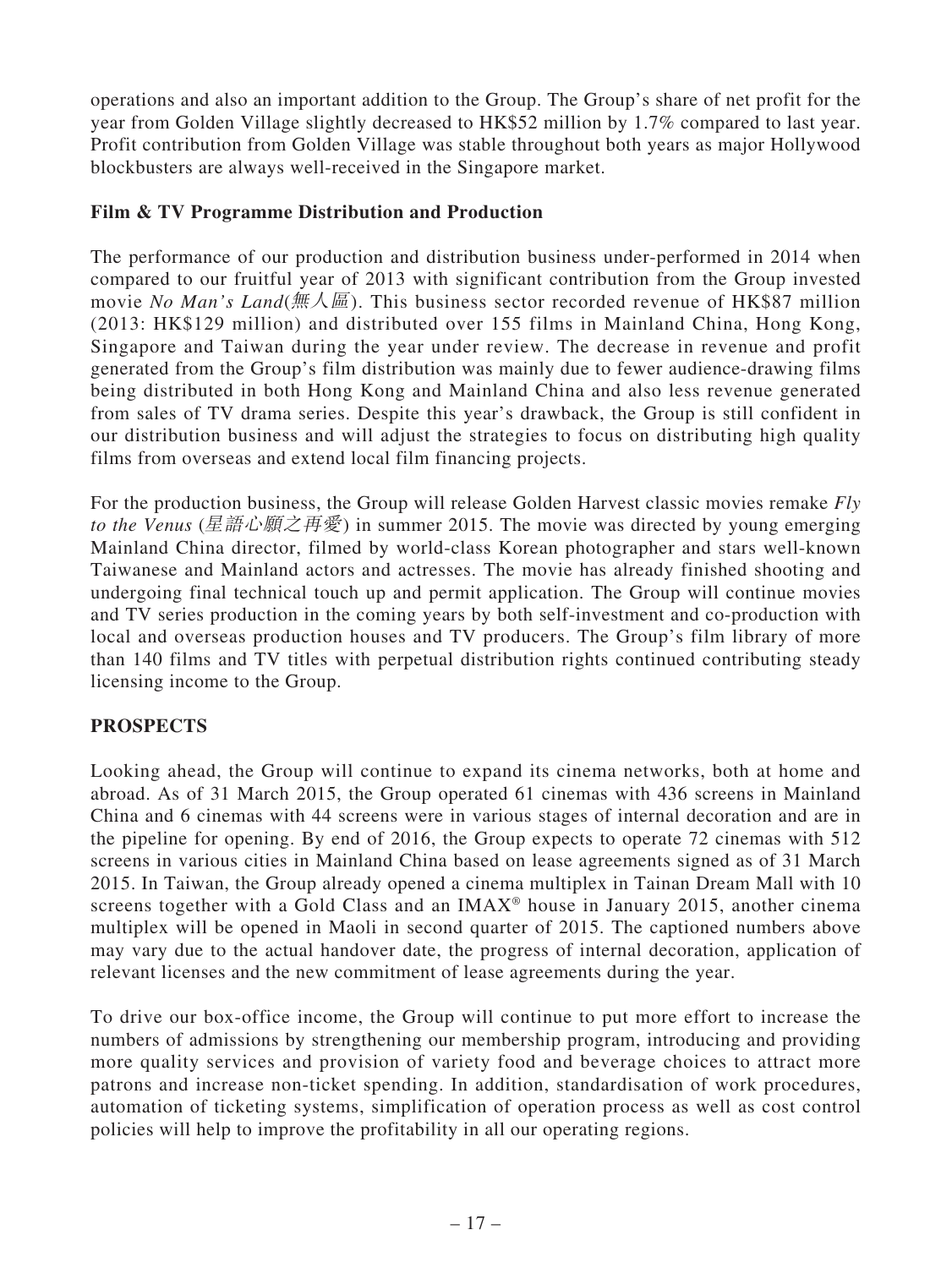Outlook for 2015, the Group will continue to expand the scale of distribution and production business through sourcing a variety of movie genres for distribution and searching good scripts for Chinese language film and TV drama series co-production. Apart from the release of *Fly to the Venus* (星語心願之再愛), the Group will continue our movies and TV series production in coming years by both self-investment and co-production with local and overseas production houses and TV series producers. Two new joint-ventures were recently set up, one with a well-known TV drama and movie producer and another one with well-experienced online, e-commerce, shopping and video channel network company. The Group will continue to search for movie and entertainment-related investment opportunities to enhance and strengthen our business chain and influence within the industry and have Orange Sky Golden Harvest rebuilt as one of the top Chinese movie branded companies and the best movie entertainment provider across Asia.

# **FINANCIAL RESOURCES AND LIQUIDITY**

The Group maintained a stable balance sheet throughout the year. It financed its operations from internal funding, bank borrowings and accumulated retained earnings. As of 31 December 2014, the Group had cash and cash equivalents amounting to HK\$406 million (2013: HK\$535 million). The Group's outstanding bank loans totalled HK\$724 million (2013: HK\$935 million). The decrease in bank loans was mainly due to the repayment of loans in both Hong Kong and Mainland China during the year. As of 31 December 2014, the Group's gearing ratio, calculated on the basis of external borrowings over total assets stood at 26% (2013: 30%) and our cash to debt ratio at 60% (2013: 60%). As of 31 December 2014, the Group has HK\$46.9 million pledged cash balance to secure its banking facilities. Management will continue to monitor the gearing structure and make necessary adjustments in light of changes in the Group's development plan and economic conditions to minimise the potential risk. Currently, the Group has reasonable financial leverage. In order to cope with the expansion, the Group will utilise the available bank loan facilities to finance the cinema projects, potential acquisitions in Mainland China as well as other investment opportunities. The Group believes that its current cash holding and available banking facilities will be sufficient to fund its working capital requirement.

The Group's assets and liabilities are principally denominated in Hong Kong dollars and Renminbi, except for certain assets and liabilities associated with the investments in Singapore and Taiwan. The overseas joint ventures of the Group are operating in their local currencies and subject to minimal exchange risk. The recent drop in Renminbi currency does not have a major cash flow effect on our Group. The directors will continue to assess the exchange risk exposure, and will consider possible hedging measures in order to minimise the risk at reasonable cost. The Group did not have any significant contingent liabilities or off-balance sheet obligations as of 31 December 2014 (2013: Nil).

# **EMPLOYEES AND REMUNERATION POLICIES**

As at 31 December 2014, the Group had 1,565 (2013: 1,426) permanent employees. The Group remunerates its employees mainly by reference to industry practice. The Group also operates a defined contribution retirement benefits scheme under the Mandatory Provident Fund Schemes Ordinance and as at 31 December 2014, there was no forfeited contribution arising from employees leaving the retirement benefit scheme.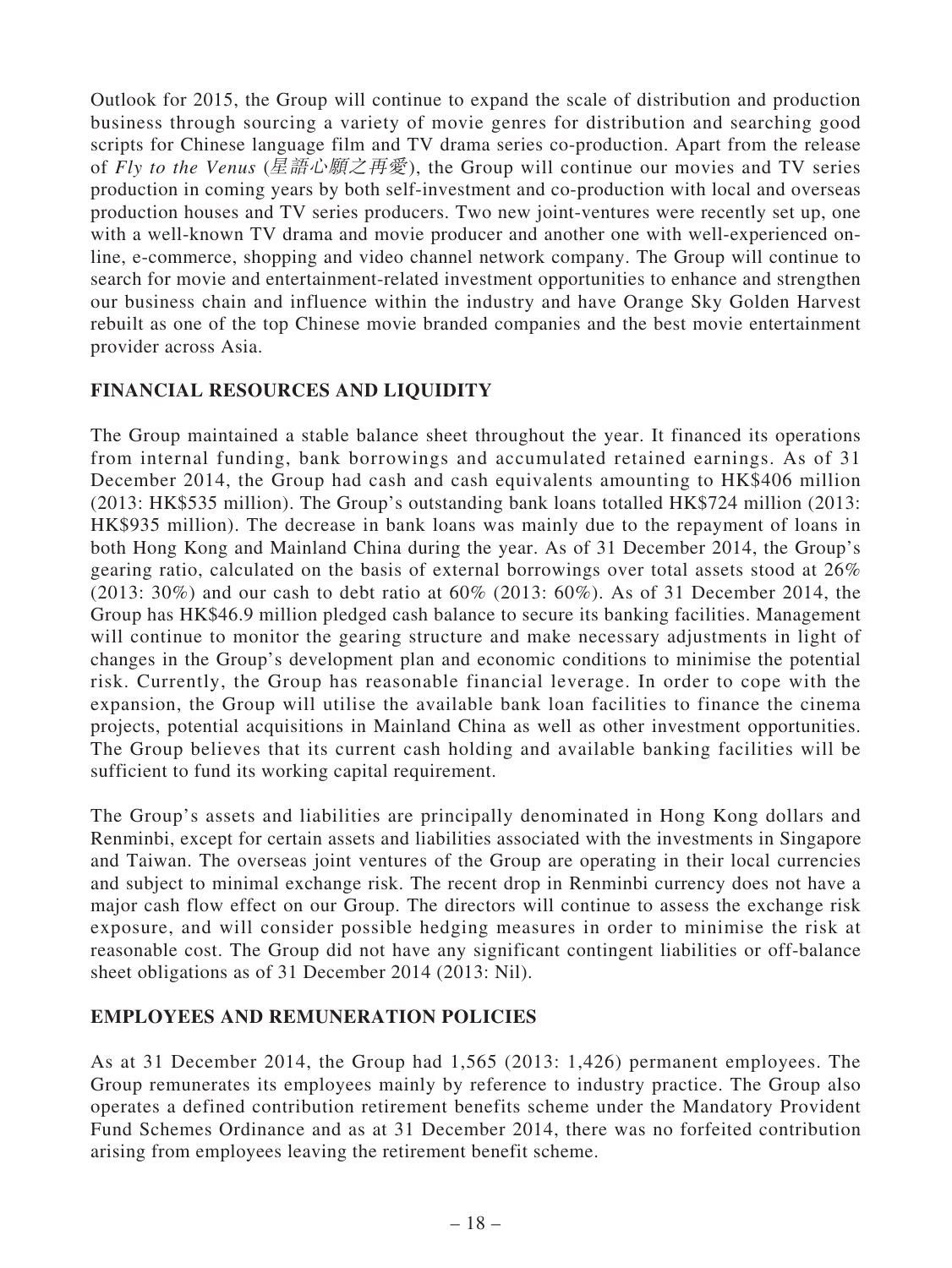# **FINAL DIVIDEND**

The Directors do not recommend the payment of any final dividend for the year ended 31 December 2014 (31 December 2013: Nil).

## **PURCHASE, SALE OR REDEMPTION OF LISTED SECURITIES**

The Company has not redeemed any of its listed securities during the year ended 31 December 2014. Neither the Company nor any of its subsidiaries has repurchase or sold any of the Company's listed securities on The Stock Exchange of Hong Kong Limited (the "Stock Exchange") during the year.

## **COMPLIANCE WITH MODEL CODE**

The Company has adopted its own code on terms no less exacting than those set out in the Model Code for Securities Transactions by Directors of Listed Issuers in Appendix 10 of the Listing Rules (the "Model Code"). The Company has made specific enquiries with all the Directors and all of them have confirmed that they had complied with the requirements set out in the Model Code and the Company's Code for the year ended 31 December 2014.

## **COMPLIANCE WITH CODE ON CORPORATE GOVERNANCE CODE**

The Board recognises the importance of good corporate governance to maintain the Group's competitiveness and lead to its healthy growth. The Company has taken steps not only to comply with code provisions as set out in the Corporate Governance Code (the "CG Code") under Appendix 14 to the Listing Rules but also to aim at enhancing corporate governance practices of the Group as whole.

For the year ended 31 December 2014, the Company has complied with the code provisions of CG Code, with the exception of code provisions A.4.1, A.6.7 and E.1.2.

Pursuant to code provision A.4.1 of the CG Code, non-executive directors of a listed issuer should be appointed for a specific term, subject to re-election. All non-executive Directors were not appointed for a specific term but are subject to the requirement of retirement by rotation and re-election at least once every three years at the annual general meetings of the Company in accordance with the relevant provisions of the Company's Bye-laws, accomplishing the same purpose as being appointed for a specific term. As such, the Company considers that sufficient measures have been taken to ensure that the Company's corporate governance practices are no less exacting than those in the code provisions of the CG Code.

As required under code provision A.6.7, independent non-executive directors should attend general meetings and develop a balanced understanding of the views of shareholders. Ms. Wong Sze Wing, an independent non-executive Director and the chairman of the remuneration committee of the Company, was unable to attend the annual general meeting of the Company held on 27 June 2014 and the special general meeting of the Company held on 23 September 2014 owing to another important engagement. Mr. Huang Shao-Hua George was also unable to attend the special general meeting of the Company held on 23 September 2014 due to another important engagement.